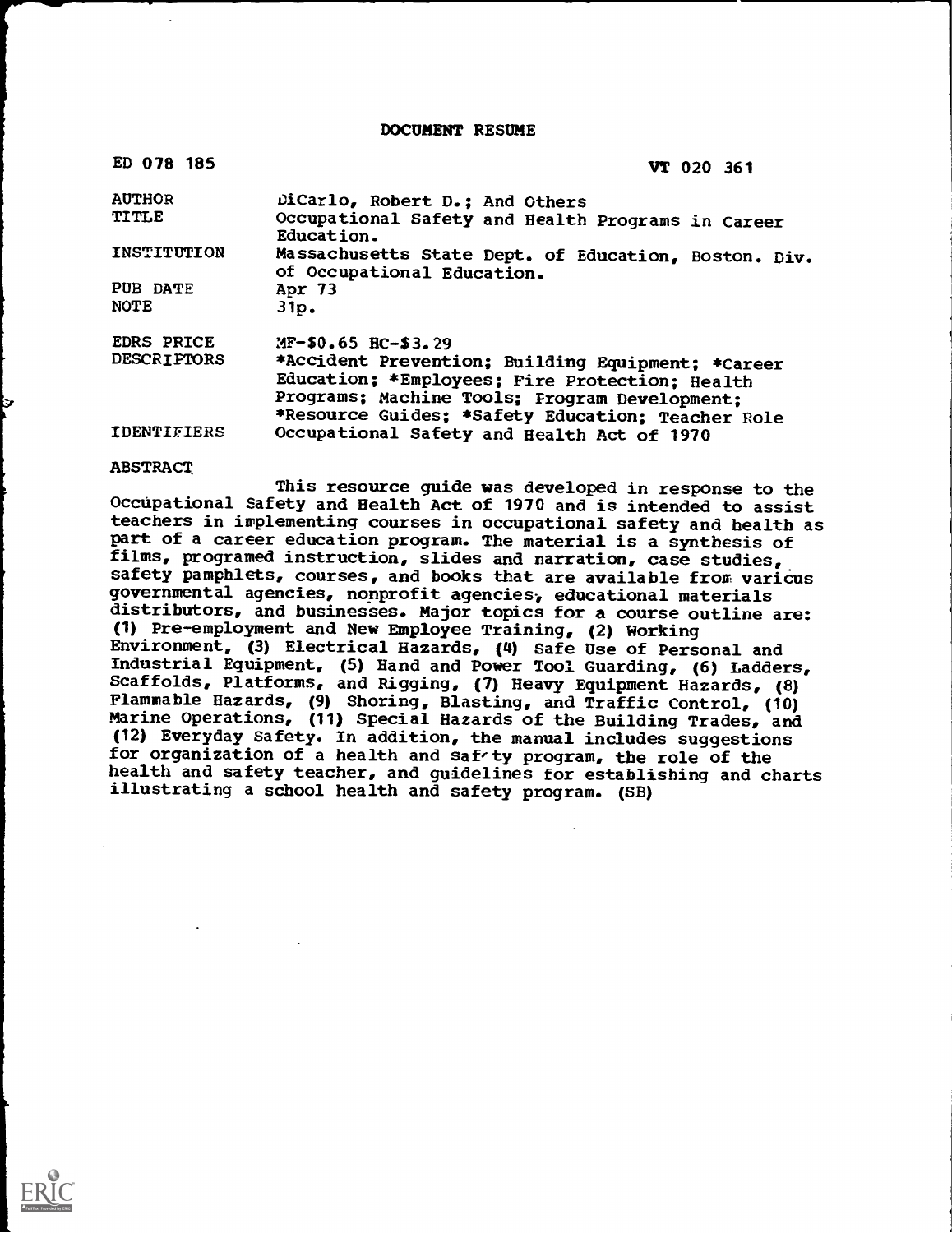

THE COMMONWEALTH OF MASSACHUSETTS DEPARTMENT OF EDUCATION

# **OCCUPATIONAL SAFETY** AND HEALTH PROGRAMS IN CAREER EDUCATION

**IV**  $\frac{8}{11}$ 

0781

 $\mathbf{G}$ 

ğ

T020361



### DIVISION OF OCCUPATIONAL EDUCATION

**APRIL 1973**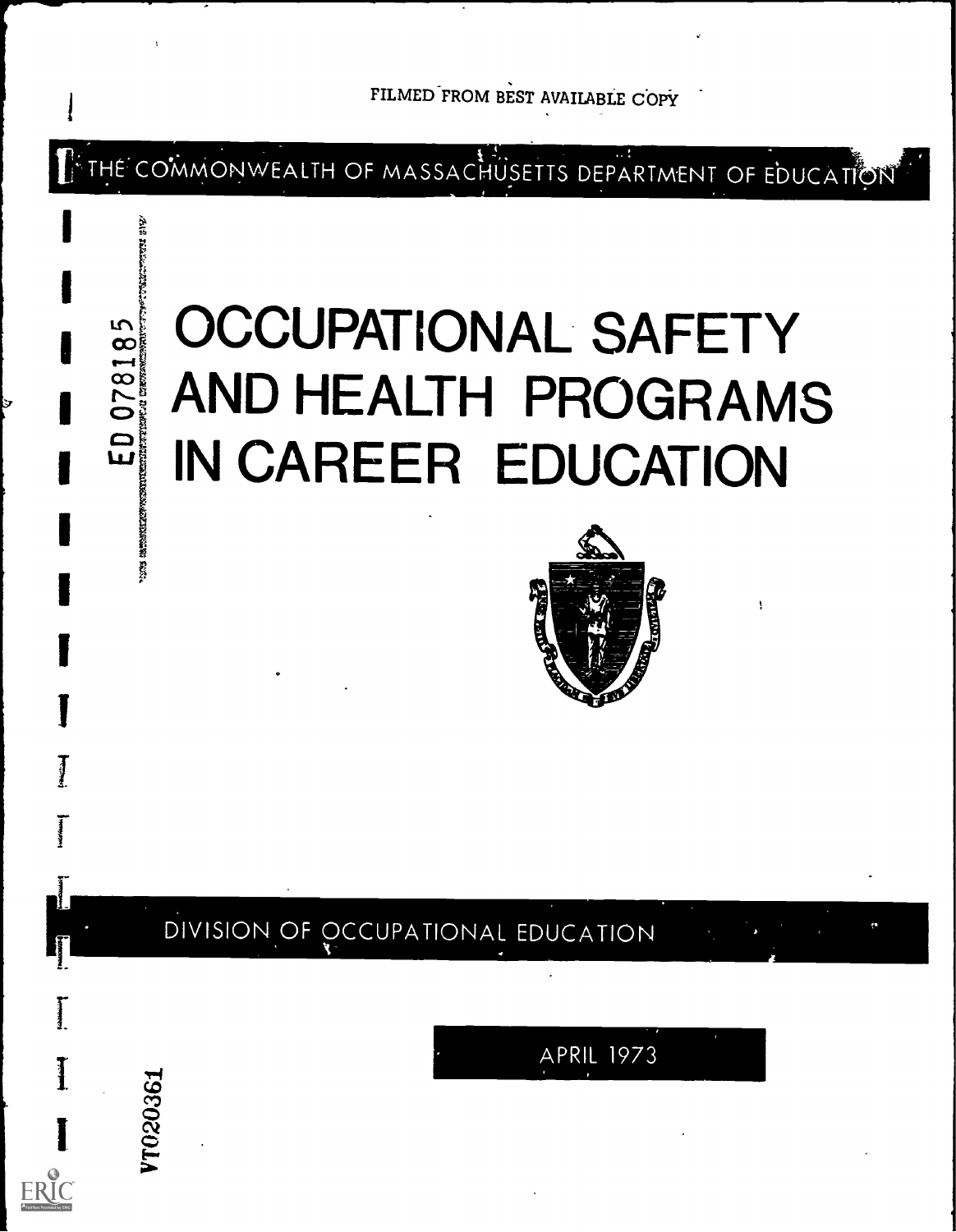I

1. **1. 1. 1. 1. 1. 1. 1. 1. 1.** 

1

I<sub>we</sub>

"Even though a certain amount of protection is derived from our child labor laws, it is more important to undertake activities which will serve to prevent injuries. The Occupational Safety and Health Act of 1970 serves as a primary safeguard ... highlighting our mutual concern for the safety and well-being of our students who are using community resources for educational purposes will be one of the more important outcomes of this conference."

> Dr. Robert M. Worthington "1973 National Conference on Cooperative Education" U.S. Office of Education Washington, D.C.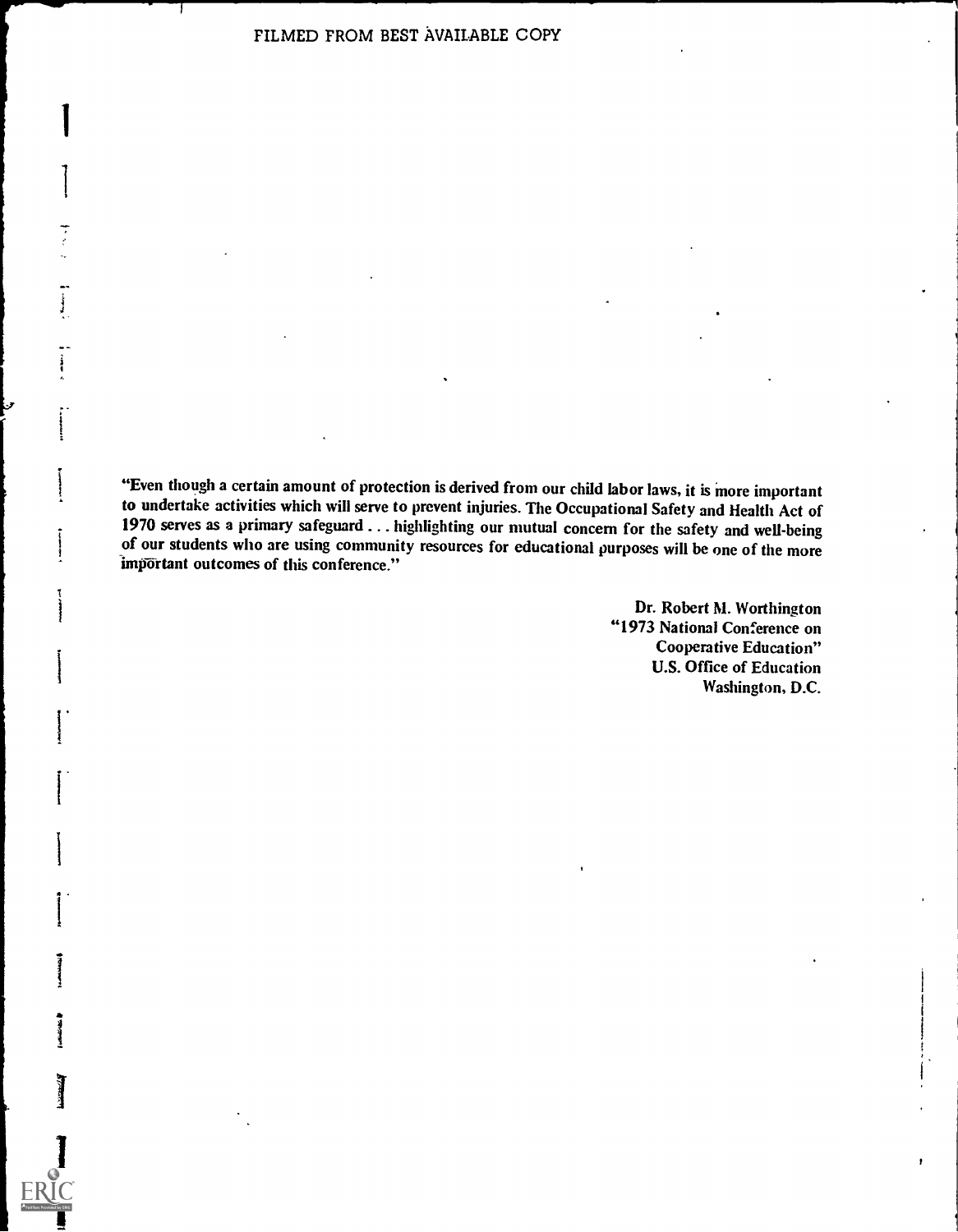$\mathbf{r}$ 078185 w

# U S DEPARTMENT OF HEALTH,<br>EDUCATION & WELFARE<br>NATIONAL INSTITUTE OF THIS DOCUMENT HAS BEEN REPRO<br>DUCED EXACTLY AS RECEIVED FROM<br>THE PERSON OR ORGANIZATION ORIGIN<br>ATING IT POINTS OF VIEW OR OPINIONS<br>STATED DO NOT NECESSARILY REPRE<br>SENTOFFICIAL NATIONAL 'NSTITUTE OF<br>EDUCATION POSITION OR POL

#### OCCUPATIONAL SAFETv AND HEALTH PROGRAMS IN CAREER EDUCATION

By

Robert D. DiCarlo, Chief Office of Cooperative Education Massachusetts Department of Education Division of Occupational Education Boston, Massachusetts

Manuel J. Rainha Occupational Safety and Health Coordinator Northeast Metropolitan Regional Vocational High School Wakefield, Massachusetts

Mr. John P. Morine, Project Director Office of Professional Development Massachusetts Department of Education Division of Occupational Education Boston, Massachusetts

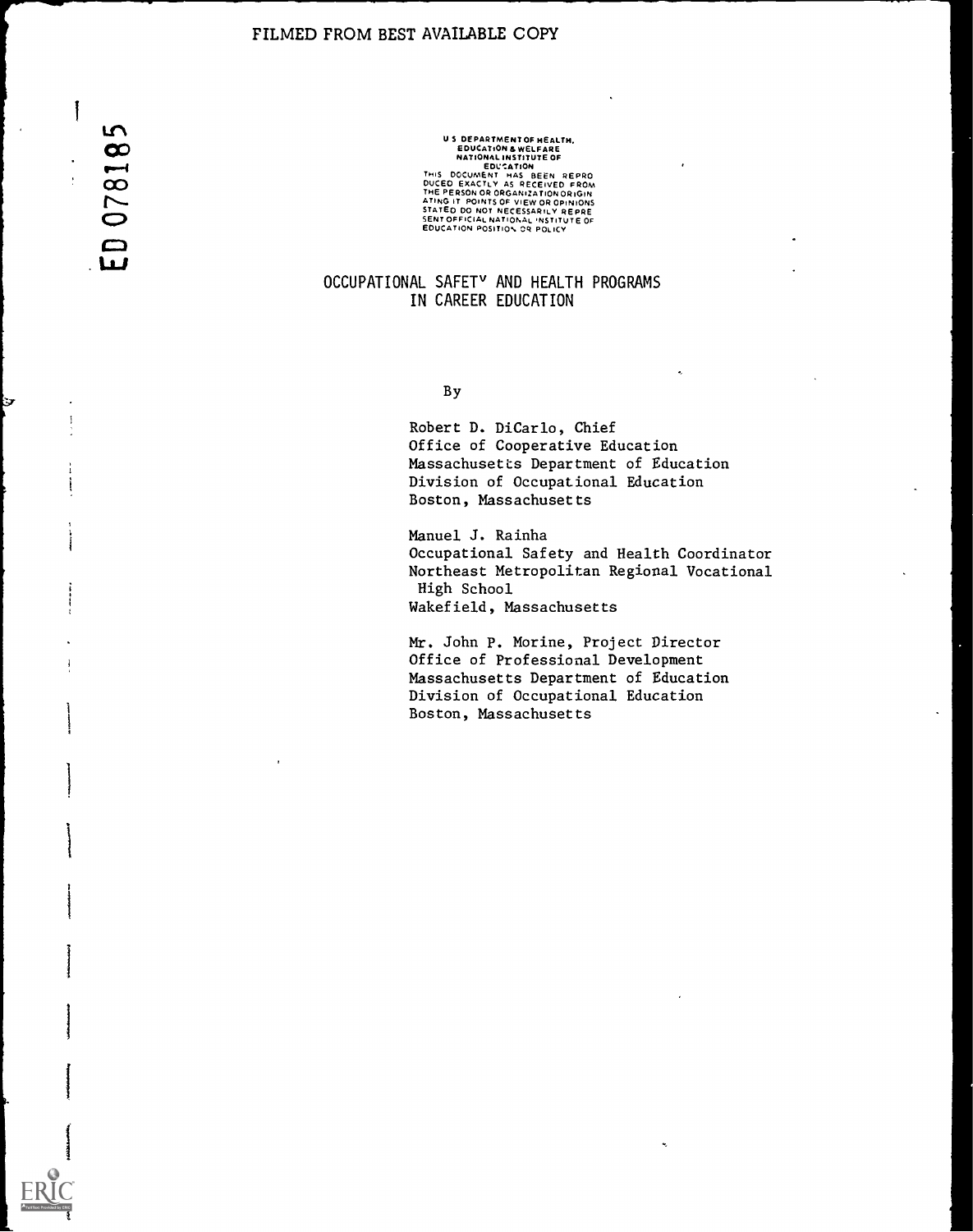

The Commonwealth of Massachusetts Department of Education 182 Tremont Street, Boston 0.111

DIVISION OF UPSIIGNAL EDUCATION

Dear Educator:

According to U.S. Department of Labor Statistics, more than 14,000 Americans were killed on the job last year. Several million workers received injuries causing disabilities and hundreds of thousands of illnesses were occupationally-related.

The Williams-Steiger Occupational Safety and Health Act of 1970 (O.S.H.A.), P.L. 91.596, was enacted and is designed "to assure so far as possible every working man and women in the nation safe and healthful working conditions and to preserve our human resources."

This booklet is designed to assist educators in the implementation of courses in Occupational Safety and Health. Starting with the teacher the course can be offered to students, adults, business, labor and industry.

**Sincerely** uxll Charles H. Buzzell

**Associate Commissioner Division of Occupational Education**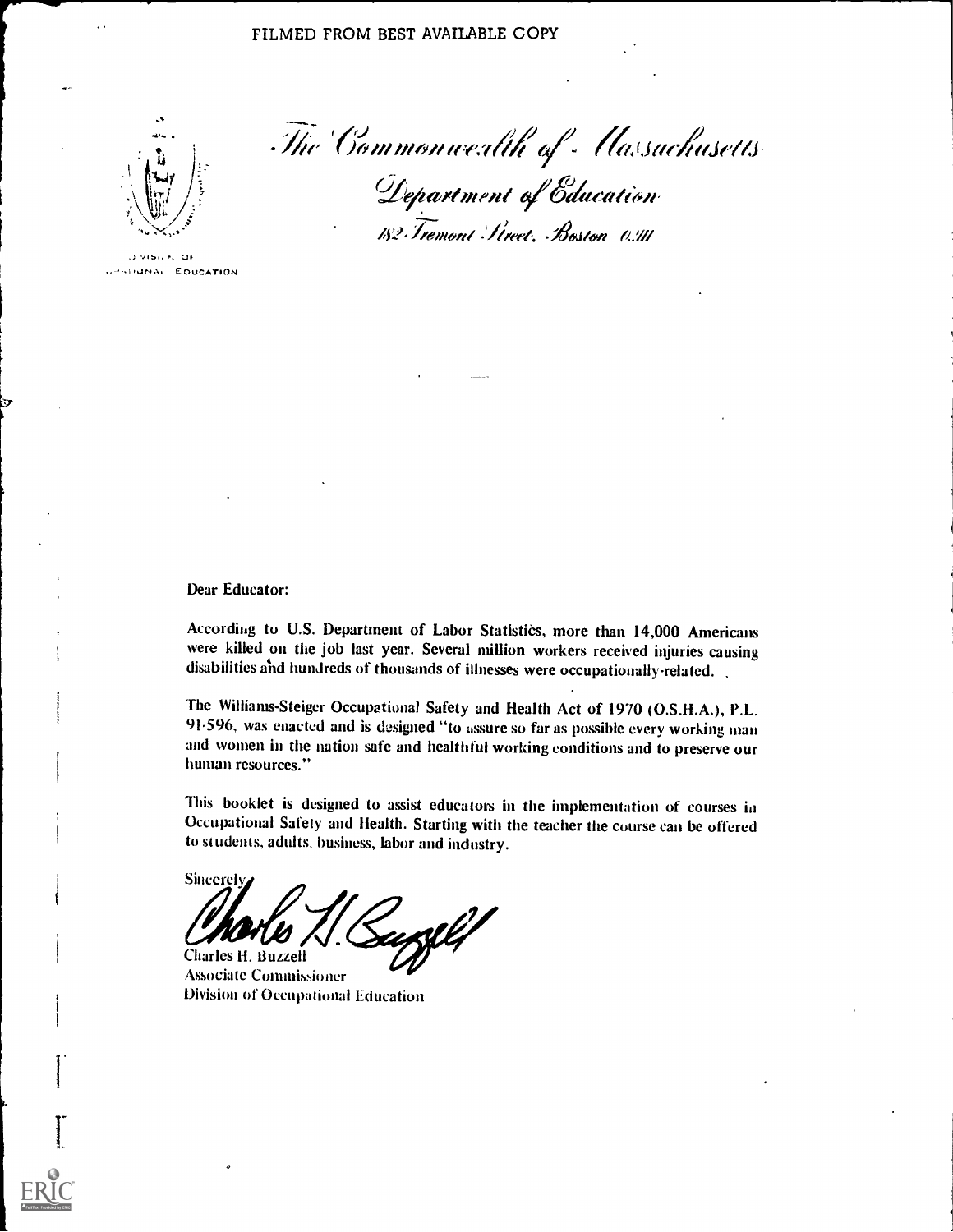#### O.S.H.A. IN CARLLR LDUCATION

#### By ROBERT DICARLO and JOHN MORINE

#### **HIE EMPLOYEL**

The Occupational Safety and Health Act of 1970 requires that safety training be provided to employees by certain employers. No specific reference is made to the fact that students receiving career education be required to receive safety instruction. However, under the respective state plans submitted to the United States Department of Labor. Occupational Safety and Health Administration, individual states must include public agencies of the state and its political subdivisions.

Since the schools are considered political subdivisions, they will be required to comply with the O.S.II.A. standards. This means that the professional and non-professional staff members must be provided with safety training under the law.

#### WHAT ABOUT THE STUDENTS?

It appears that the students do not come under the law since they are not classified as employees. However, they are developing specific skills, attitudes and knowledge that relate to the world-of-work as part of their career education. Why not develop in learners the types of safety training that is required for entrance into the world of work?

#### WHERE TO START

Starting with the Occupational Safety and Health Coordinator, the students should be provided with a safety program in their respective occupational learning clusters. The learning activities should be concerned with general safety principles that apply to every student in the school. Intensive safety learning tasks can be an intergral part of specific programs in manufacturing, marketing, proces ng, science, construction, automotive repair, trades and other industrial subjects.

#### **COOPERATIVE EDUCATION STUDENTS**

Perhaps the students that are provided with the safety instruction that will be applied at the carliest date are the student-learners who are utilizing the community resources as part of the cooperative education program. Since they would be in a situation that classifies them as employees, they must be provided with the safety instruction, if they are within O.S.II.A. jurisdiction.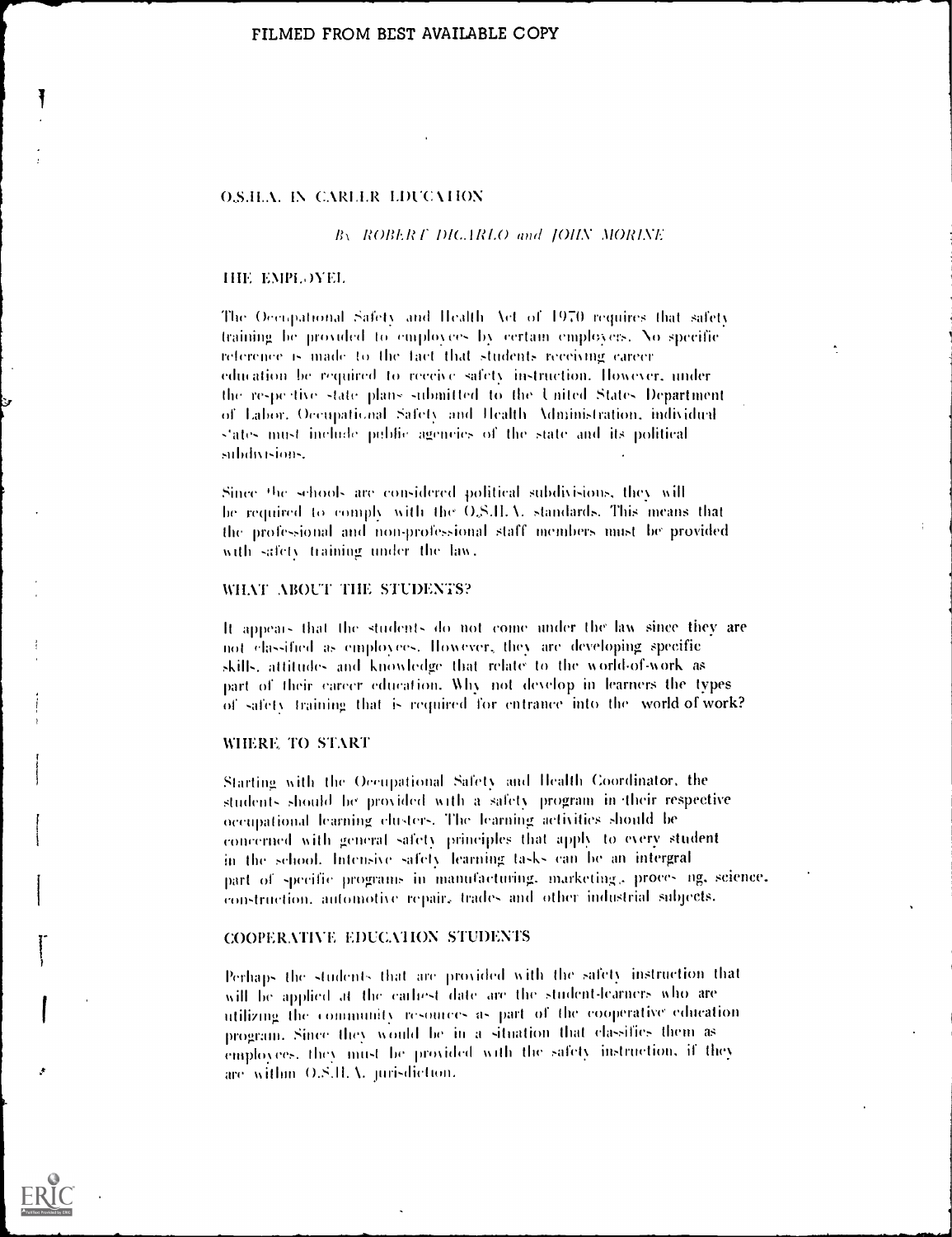If the school proxides the instruction in safety that is required by federal law, it would mean that students are going to be of more value<br>to the employing training-sponsor. Also, the student would gain an added amount of practical on-the-job experience in a respective occupation. From both viewpoints, both parties gain if the school provides safety instruction to students.

Under the provision of the Fair Labor Standards Act, student-learners are provided with safety instruction if they are in a hazardous occupation. The same concept of providing safety training should apply to all cooperative education students, even if they ate not in hazardous occupations.

#### AEEEGFIVE EDUCATION

Since the role of the school is to provide appropriate behaviors to students in preparation for the world-of-work, the career educator must be au are that learning is developed in various domains. The cognitive and psychomotor domains are the most emphasized but it is the affective domain that has many implications with respect to safety training.

Students that observe unsafe physical conditions learn that such conditions are permissible to work with. If it happens in the school, then it must be permitted in industry. may be the thought of the learner. When unsafe acts are permitted to occur in the learning environment of the school, such acts are internalized in the learner. The learned may be conditioned to accept the fact that unsafe work places and acts are permissible. By the same token, safe conditions and safe acts are also internalized by the learners and the latter should be emphasized.

#### GUIDANCE AND COUNSELING

It is imperative that the guidance and counseling staff be aware of the need for the inclusion of an occupational safety and health program in all schools. Many opportunities wiil arise in which the counselors ran stress this phase of the total program in their work with learners, especially in placement and follow-up.

 $\lambda$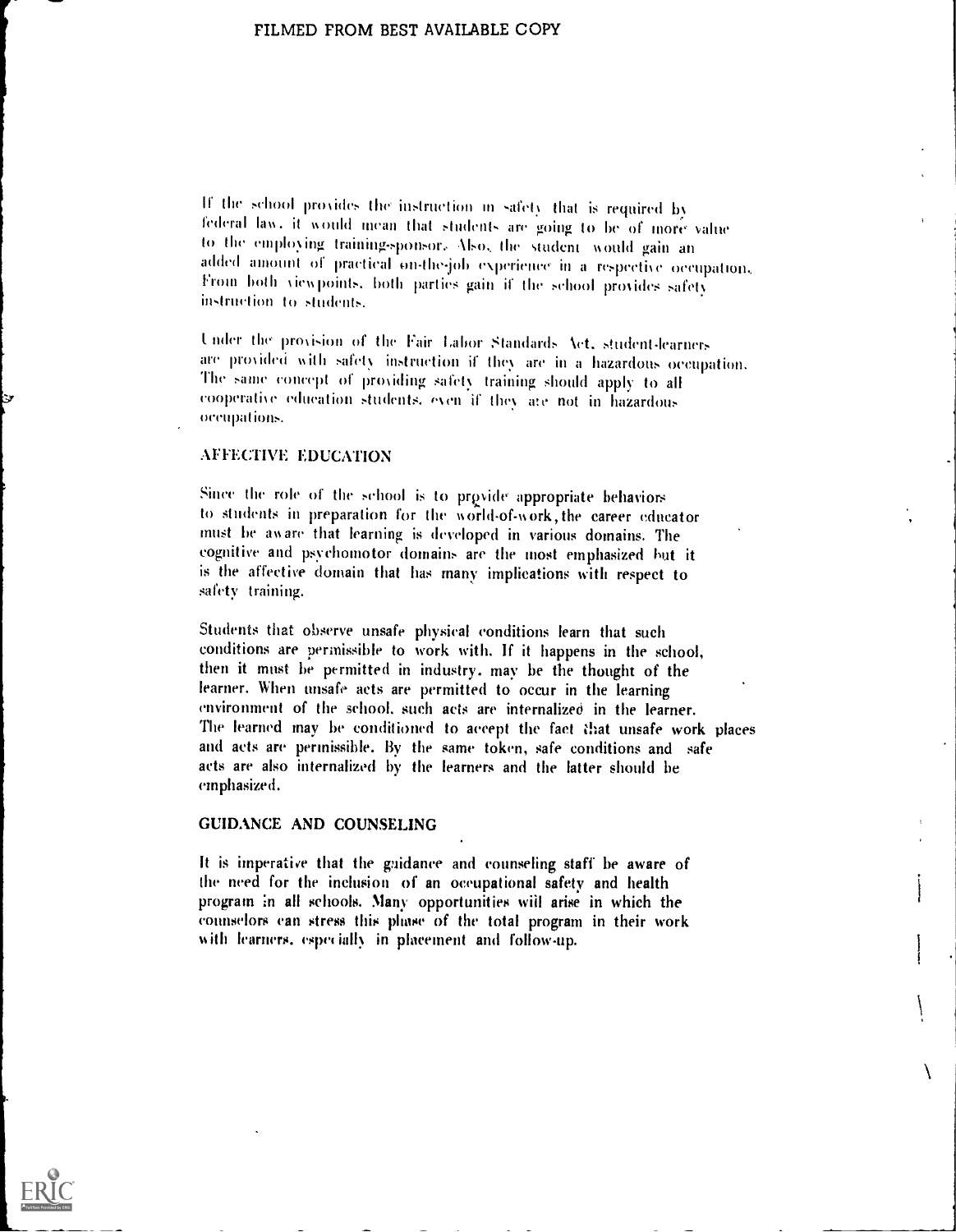

Pilot Program

The enclosed course outline, researched, prepared and initiated by Manuel J. Rainha, Plumbing & Pipefitting Department Chairman and Occupational Safety and Health Coordinator, has been instituted at Northeast Metropolitan Regional Vocational School, Wakefield, Massachusetts.

Mr. Rainha was certified as an instructor of "Construction Safety and Health" b) the U.S. Department of Labor, September, 1971, at Hartford, Connecticut. While undergoing certification, Mr. Rainha considered the sweeping impact that the Occupational Safety and Health Act would have on Career Education as it relates to the world-of-work.

Under employer responsibilities, O.S.H.A. specifies: "The employer shall instruct cach employee in the recognition and avoidance of unsafe conditions and the regulations appl,cable to his work environment to control or eliminate any hazards or other exposure to illness or injury."

Section 5(b) of O.S.H.A, states: "Each employee shall comply with occupational safety and health standards and all rules, regulations and orders issued pursuant to this Act which are applicable to his own actions and conduct."

This Act, and the fact that at least seven workers are killed and approximately one thousand more become disabled each hour of every work day for a 240-day work year motivated Mr. Rainha to develop safety training for career education. Realizing that if the present job-related injury rate continues, three out of four high school graduates entering employment would experience a disabling injury during his working career, Mr. Rainha aimed education. To be effective, safety training must begin early and the learner must remain cognizant of safety practices, and career education was the natural place to train the future workforce in safety practices.

With the approval of the Northeast District School Committee, under an E.D.P.A. grant from John P. Morine, E.D.P.A. Project Director, Division Occupational Education, Massachusetts Department of Education, Mr. Rainha began research for the pilot program in 1971. Communication with private and non-profit safety agencies, suppliers of safety equipment, films and training courses, as well as the development of case studies on film slides, resulted in the enclosed course outline, to be utilized as a dissemination vehicle for other Massachusetts career educators.

Early in 1972, Mr. Robert DiCarlo, Chief of the Office of Cooperative Education for the Commonwealth of Massachusetts, invited Mr. Rainha to address <sup>a</sup> workshop of Cooperative Education coorinators regarding the impact of O.S.H.A., on industry and education. As a result of this talk, Mr. DiCarlo recognized the need for occupational safety and has since been instrumental for the implementation of occupational safety and health training throughout Massachusetts.<br>Summarizing the new trend toward occupational safety, Mr. Rainha notes: "The impact

of O.S.H.A. on industry is dramatic. If we are to truly prepare career education students to take their places, safely, in the world-of-work, the responsibility of career educators is vital."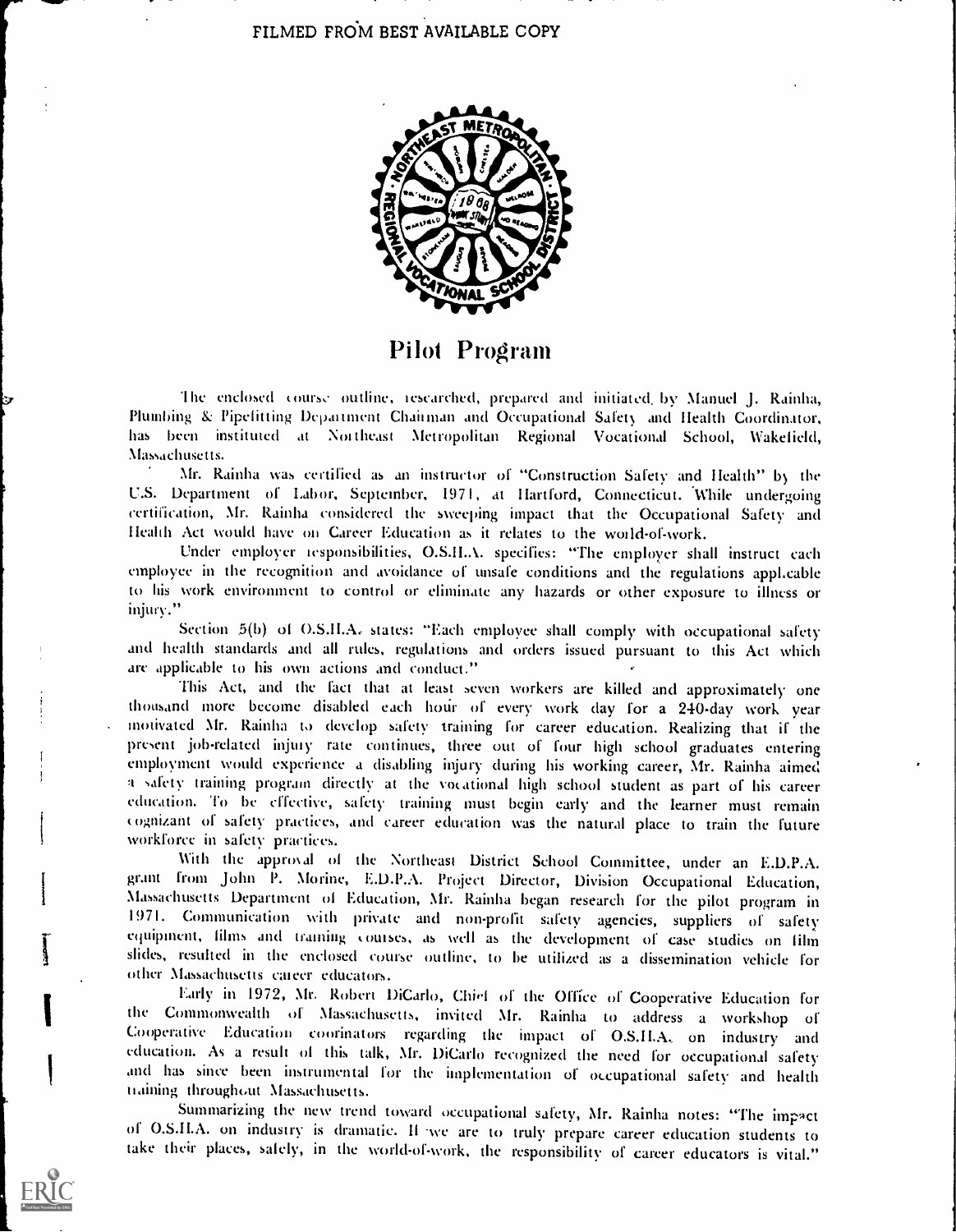#### O.S.H.A. WORKSHOPS

#### The Pilot Program

à.

After the pilot program had been conducted at Northeast Metropolitan Regional Vocational High School for the first year, a dissemination workshop was coordinated on March 31, 1972 by Mr. Robert DiCarlo, Chief, Office of Cooperative Education, Massachusetts Department of Education, through the combined efforts of the Massachusetts Department of Labor, Division of Industrial Safety and Northeast Metropolitan Regional Vocational High School. It was attended by representatives from vocational schools throughout the Commonwealth of Massachusetts.

The purpose of the workshop was:

- 1. To allow the Massachusetts Department of Labor to describe the status of O.S.H.A. as it was being implemented in Massachusetts in coordination with the Federal Occupational Safety and Health Administration.
- 2. To enable the Massachusetts Department of Education to present the proposed plans to bring O.S.H.A. certification programs to the vocational schools in Massachusetts utilizing data from the Northeast ) olitan Pilot Program, funded under E.P.D.A.<br>P.L. 90-35 ... as a model to follow. ., as a model to follow.
- 3. To have the Project Director present results and evaluative data to other Massachusetts Vocational Educators for feedback and evaluation.
- 4. To inform LEA's of the Massachusetts Department of Education's role in O.S.H.A.

The participants of the workshop were provided with information relating to O.S.H.A. and how it applies to vocational schools. An agenda was set for the Fall of 1972 to continue with the workshops so as to have O.S.H.A. programs in more vocational schools in Massachusetts.

#### Planning

In the meantime, the Division of Occupational Education participated in O.S.H.A. workshops on June 8, 1972 with the Associated Industries of Massachusetts, October 3, 1972 with the Massachusetts Safety Council and conducted several meetings with the Massachusetts Department of Labor and the U.S. Department of Labor's Occupational Safety and Health Administration.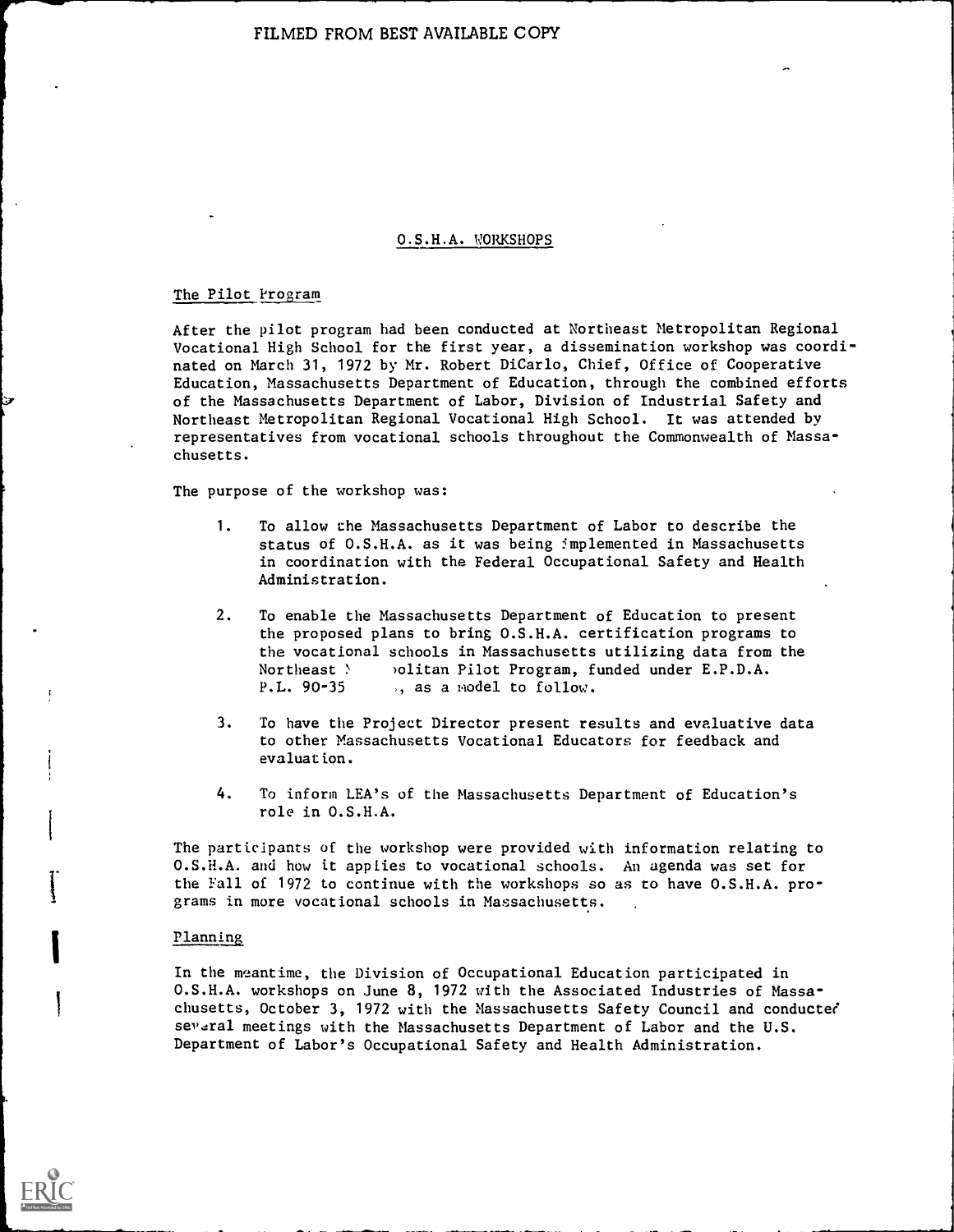op October is the 2 the Division of Occupational at the final september an G.S.H.A. (9) op at Northeast Metropolitan Reside 200 cational High resolupaper on the of representative. From the "I say rist. Department of Education, Livision of Occupational Education; Northern Curopolitan Post n. Vocational Hi h School; Safety Equipment Busine, ... : all fall indepresentations on 0.S.H.A. as it effects them respective).

The theme of the vorkshop was "Safety Through Iraini: " and statics used in the werkshop indicated that there are more frequent accidents in the age croup 18-24 and safety instruction in vocational schools sheeld be designed to include the 0.5.H.A. certification program for students, a a means to decrease the frequence of accidents in the later mentioned are group.

#### Why Vocational-Education Schools

It is obvious that the Vocational-Education students are the population that should be provided with the 0.S.H.A. certification pregram in addition to their ou-going safety programs. The resulte of the pulot program in Massachusetts indicated that students become "Safety Conscious" and did develop abilities to identify general hazards in workplaces, pachinery, and work habits. More specifically vocational education students in the project learned specific 0.S.H.A. regulations under federal provisions of P.L. (1-596).

#### The fastenes weeks Commitment

The commitment for O.S.H.A. had been made by the Nassachusetts Department of Education and in Jovember of 1972, Hr. Robert DiCarlo participated in the taind palot provide of "Voluntary Compliance" for the first Department of lator's 0.5.m... fraining Institute, Chicago, (Hine) , the mational head- $(0, t)$ :  $(10, \ldots, 1, A)$  training.

t. The line Massachusetts Department of Education proposal well  $13.4$ se a the o.S.H.A. Institute Training State, later the direction of "respective "exeand, Institute Manager, and it can decided to provide art for a bisilia. Training Program to Martain and Martional Linus- $1 - 1$ 

The idea to interface the U.S. Department of Labor, the lassachusetts bepartment of aducation and Massachusetts Local Educationa. Agencies in one goal was deemed porthy of pursuit. Since all the vocational Schools already have safety programs the O.S.H.A. certification process complemented the vocationaleducational activities.

Under the plan the Massachusetts Department of Education, Division of Occupational Education acted as the coordinating agency to oring federal 0.S.H.A. programs to local educational agencies and awarded participants a Massachusetts Department of Education certification entitled "Odcupational Safety and Mealth Coordinator." The participants also received the O.S.H.A. certification from the U.S. Department of Labor for permission to be a certification trainer.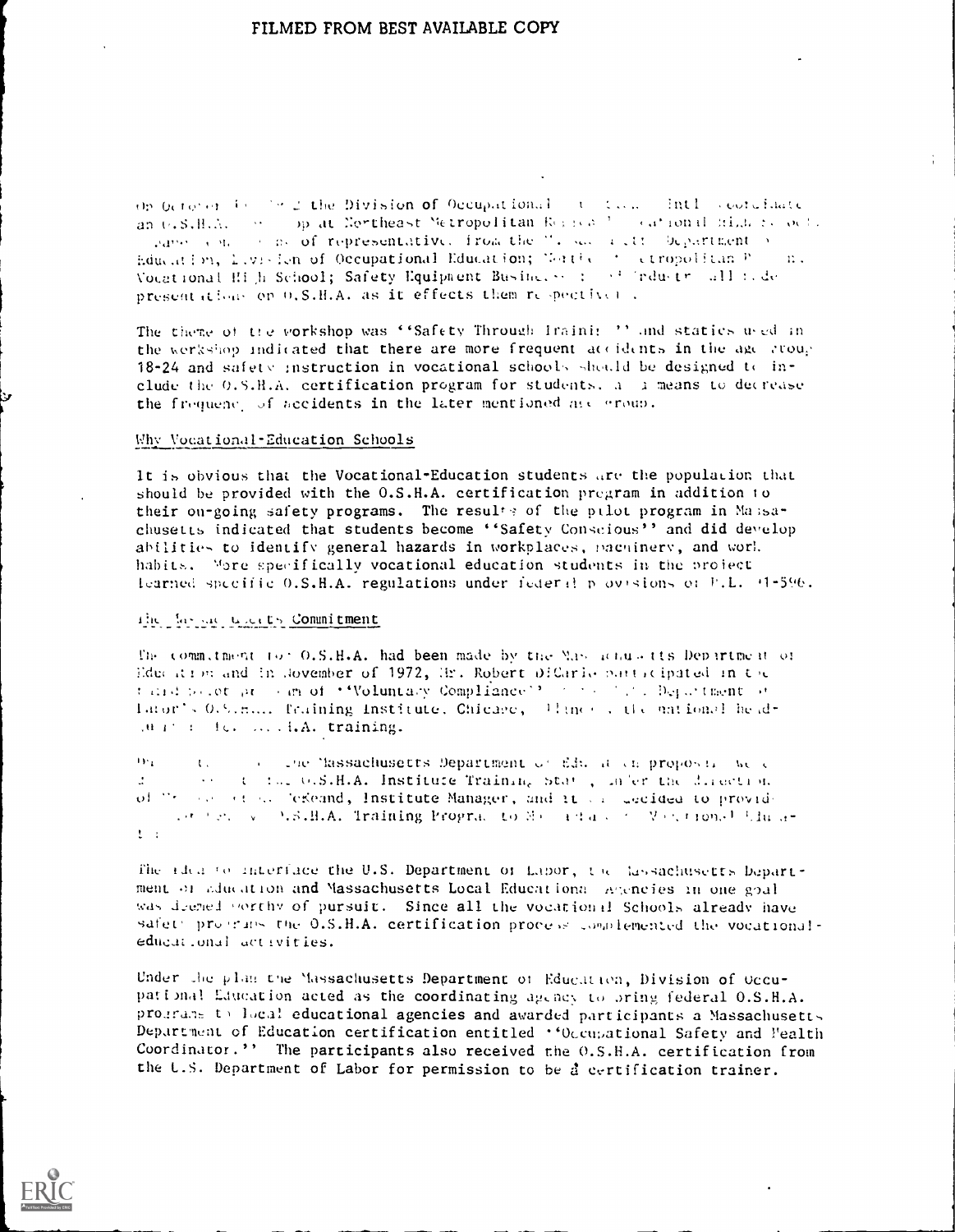#### GUIDE TO THE OCCUPATIONAL SAFETY AND HEALTH TRAINING COURSE

#### **SOURCES**

**I** 

i

i

i

The following course outline is a synthesis of films. programmed instruction. slides and narration, case studies, safety pamphlets. courses and books that are available from various governmental agencies, non-profit agencies. educational materials distributors and businesses.

#### MATERIALS AND EQUIPMENT NEEDED

With the use of multi media that includes a slide projector, 16 m, m. sound projector, overhead projector, opaque projector and chalk board the materials can be utilized.

#### METHOD OF PRESENTATION

Since learning occurs in many ways and en *i*ironments, the method of presentation can include large group instruction, small group instruction, group interaction and feedback, individualized instruction, programmed learning and lectures. The learner is the focal point of all learning activities and the director of learning (teacher) provides the appropriate method, materials and direction.

#### WHERE DOES THE COURSE BELONG?

The course can complement on-going safety programs in vocational schools and be included as part of the vocational lean ing activities. If so desired, it may be conducted as a separate course.

Although the course is basically structureti around the 30-hour Occupational Safety and Health Course. developed by the U.S. Department of Labor, it does provide transferable skills, attitudes and knowledge that relate to many occupations. Therefore, it can be utilized in many of vocational educational programs.







Mr. Robert DiCarlo, Division of Occupational Education, Massachussetts Department of Education and Mr. Manuel J. Rainha, Occupational Safety and Health Coordinator dicusss safety procedures at Northeast Regional. .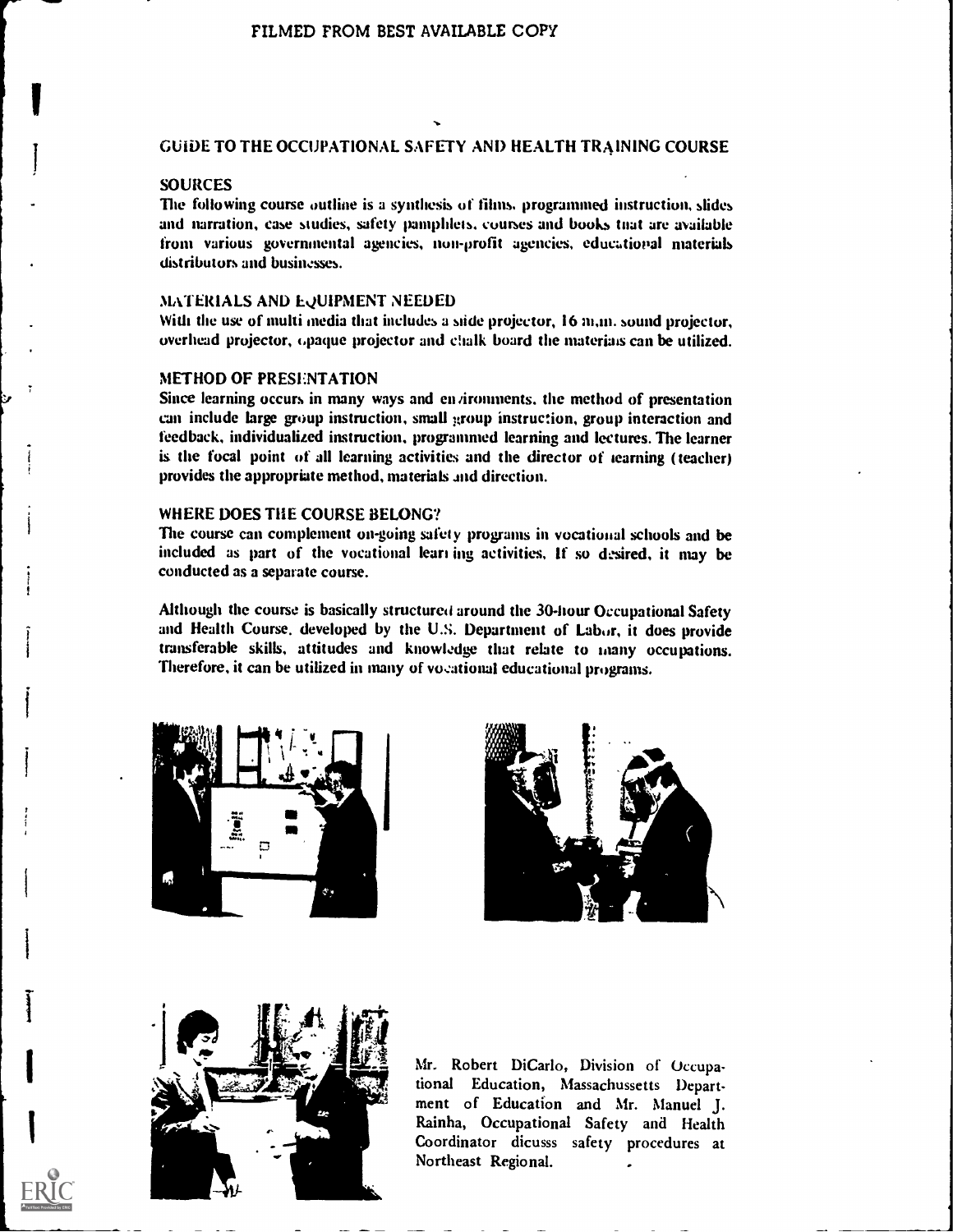#### OCCUPATIONAL SAI FTY AND IILALTH TRAINING PROGRAM

#### I. PRE-EMPLOYMENT AND NEW UMPLOYEE TRAINING

#### A. INTRODUCTION

- I. safety everyone's respo isibility
- Overview of the purpose of the Occupational Safety and  $2.$ Health Act of 1970 O... i.I.A., PL-91-596
- 3. Recognize, avoid and pr event (R.A.P.)
- 4. School safety rules and regulations
	- Suggested Time: I Hour

#### B. NEW EMPLOYEE'S SAFETY TRAINING (NEST)

A means of providing students/new employees with basic concepts of safety importance, safety goals, safety policy, safety rules. disciplinary action and injury causes by means of programmed instructional booklets.

> (DuPont: AA500. S1.25 each) Suggested Time: I llour

#### C. THE SCRIBE (30 mins.)

The last film evermade by this genius of pantomine uses the inimitable Keaton comic style to drive home a serious message for construction safety and accident prevention.

> (Associated Instructional Materials: KB-101. S324.50) Suggested Time: 1 Hour

 $\mathcal{F}$ 

#### D. SAFETY PRINCIPLES: INTRODUCTORY UNIT I

A Programmed Instructional Booklet that provides information on safety principles, injury, prevention, safety performance charts, unsafe acts and injury reports.

> (DuPont: AA551-1, \$1.25 each) Suggested Time: 3 Hours

#### E. PLANNING FOR SAFETY: INTRODUCTORY UNIT II

A Programmed Instructional Booklet that identifies steps in an organized approach to safety planning on the job. Each learner will demonstrate planning as it relates to getting ready for the job, doing the job and putting away when the job is finished.

(PuPont: AA553-1, \$1.25 each) Suggested Time: 3 Hours

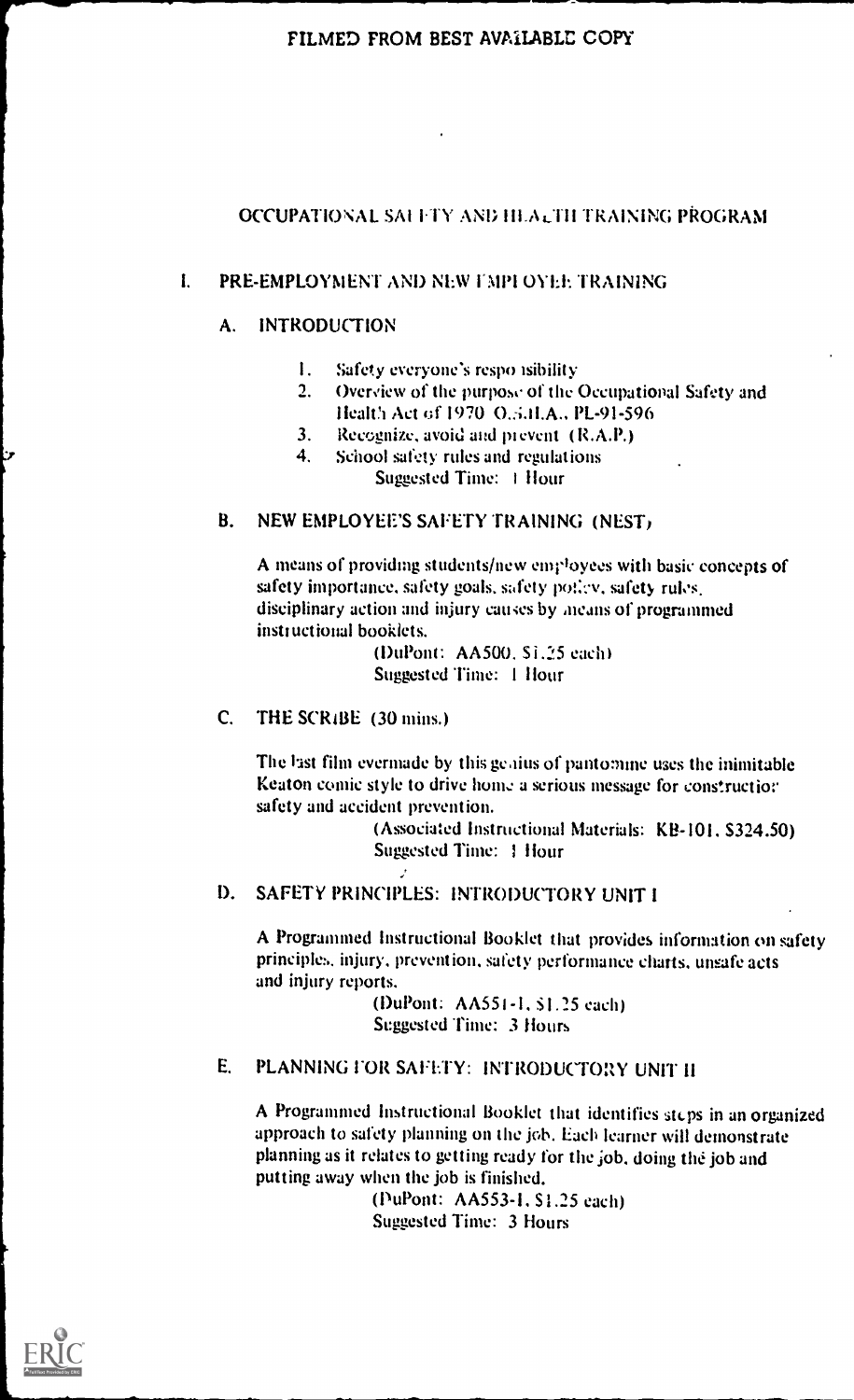#### F. THE UNPLANNED (20 minutes)

The film deals with the need for careful investigation of accidents and the story outlines an accident in the making. its happening and the resulting effects: a serious injury, property damage and loss of production.

The subsequent inquiry illustrates dramatically that injury causes are singular and usually have little relationship to accident causes. which are usually multiple and complex.

> (National Film Board. S230.00) Suggested Time: I Hour

#### IL, WORKING ENVIRONMENT

#### A. ENVIRONMENTAL HEALTH AND SAFETY IN THE CONSTRUCTION INDUSTRIES COURSE 301

- I, Planning, Layout, Organization
- $2.$ Heights, Holes Aisles and Runways
- 3., Work Space Control Material Receipt, Storage, Supply and Handling

pp. 24-84 Suggested Time: 3 Hours

#### B. INDUSTRIAL HOUSEKEEPING

Reviews the housekeeping principles and viewpoints that lead employees to improve the cleanliness and orderliness of their worl. area and then to maintain this newly set standard of housekeeping; develops a checklist to assist learners in recognizing poor housekeeping in their work area. Materials are developed in programmed instructional booklets. (DuPont: AA575. Price S1.25 each)

Suggested Time: 2 Hours

#### C. ENVIRONMENTAL HEALT:1 AND SAFETY IN THE CONSTRUCTION INDUSTRIES, COURSE 301

Housekeeping and work space control concepts are identified. pp. 85-103 Suggesied Time: 1 Hour

#### D. PORTABLE FIRE EXTINGUISHERS

A review of the nature of Ere and fire extinguishment. including the concept of the "triangle of fire." The so called classes  $(A,B,C,D)$  of fires and their recognition.

> (DuPont: AA559. Price S1.25 each) Suggested Time: 3 Hours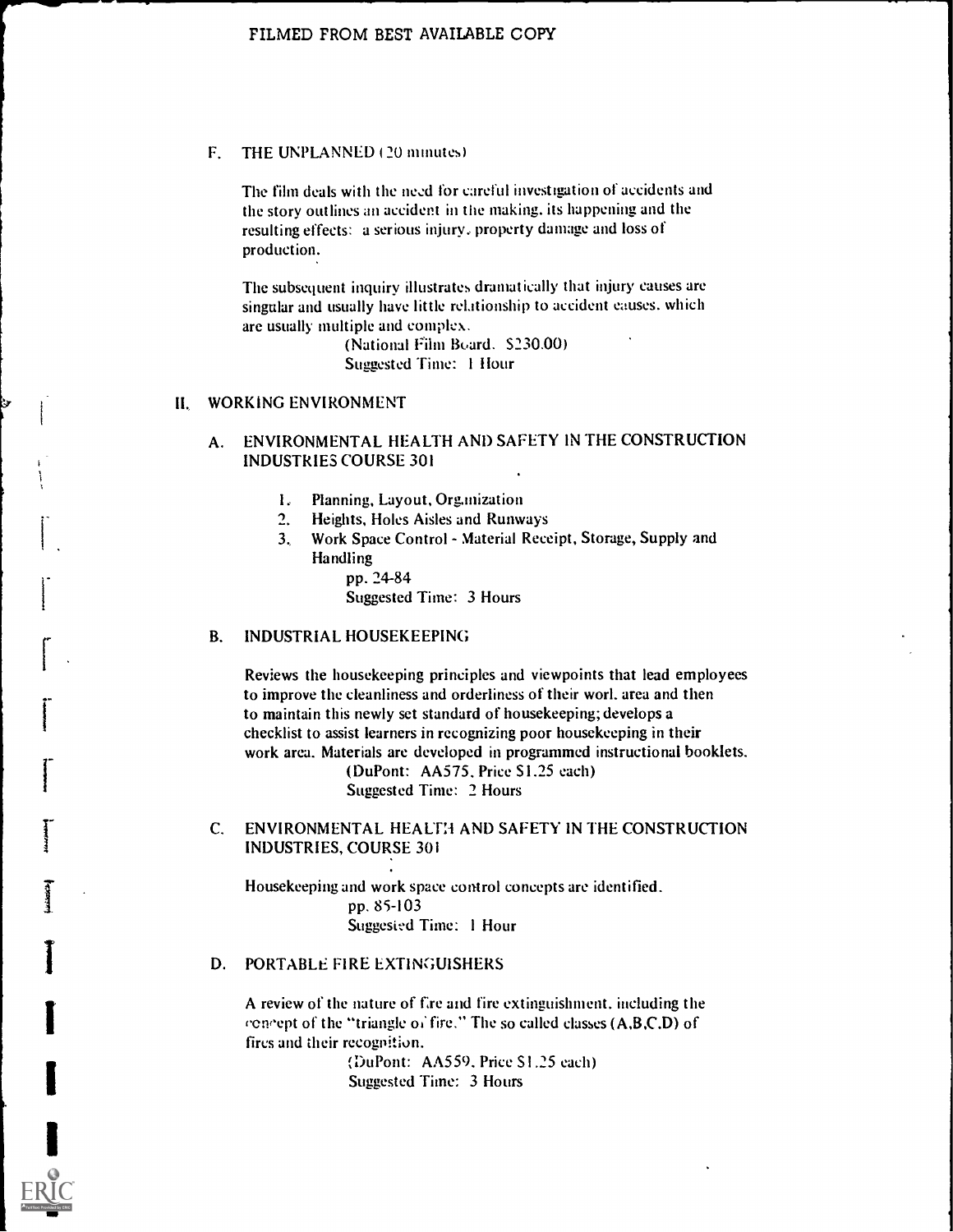#### E. ENVIRONMENTAL HEALTH AND SAFETY IN THE CONSTRUCTION INDUSTRIES. COURSE. 301

This section identifies fire hazards. sources of ignition, natural chimneys, tire fighting equipment, supervisor's responsibility, personal services and first aid station.

Pp. 10+12n Suggested Time: 1 Hour

#### III. ELECTRICAL HAZARDS

#### A. STATIC GROUNDINC

A review of Stati. Electricity and the hazards involved in its generation, accumulation and discharge and basic rules to follow in Static Groanding of processing equipment.

Identification of faulty Grounding connections is also included in the Programmed Instructional Book.

> (DuPont: AA565, Price S1.25 each) Suggested Time: I Hour

#### B. DANGER ALIVE (18 minutes)

The film reminds us that we cannot take our dependence on electricity for granted and how much depends on an electrician's sense of responsib.lity for the safety and welfare of everyone around him. The electricial's contribution to construction is further enhanced by their working and living safely.

> ( Associated l.istructional Materials: KB-10, Price S195.00) Suggested Time: I Hour

C. LOCK A 'D TAG

A review of the safety principles involved in locking and tagging procedui es.

All employees whose work involves either direct or indirect contact with any equipment that must be locked-out and tagged for safety reasons is programmed in learning modules.

> (DuPont: AA555, Price S1.25 each) Suggested Time: 1 Hour

#### D. ENVIRONMENTAL HEALTH AND SAFETY IN THE CONSTRUCTION INDUSTRIES, COURSE 301

Hazards in electrical power supply, low voltage, fuses and circuit breakers. and grounding are described. pp. 127-144 Suggested Time: 1 Hour

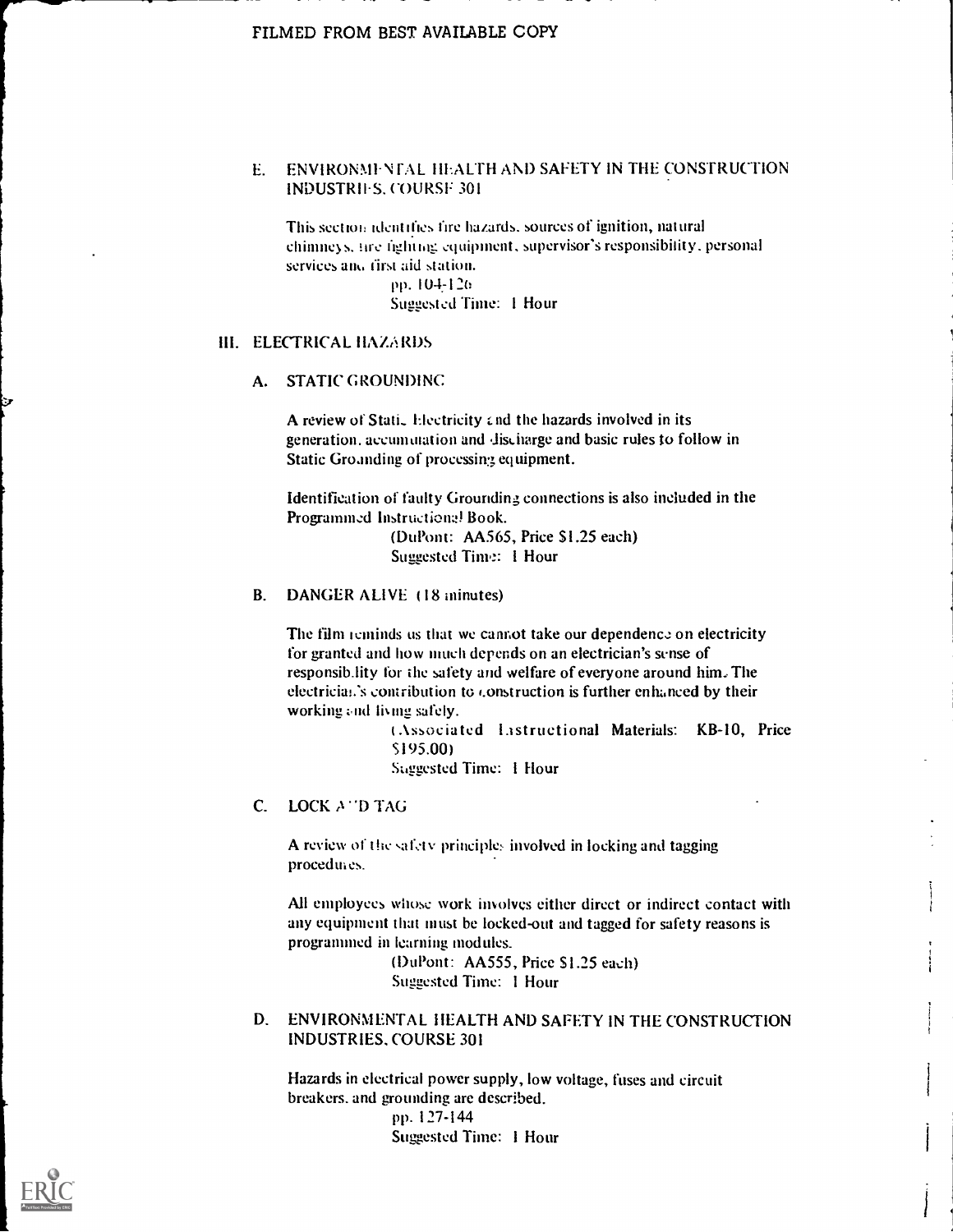#### IV. SAFE USE OF PERSONAL AND INDUSTRIAL EQUIPMENT

#### A. ENVIRONMENTAL HEALTH AND SAFETY IN THE CONSTRUCTION INDUSTRIES. COURSE 302

Introduction to tools and equipment, personal protection. ladders, scaffolds and rigging. Employer's responsibility and inspection of equipment and devices is explored.

pp. 1-2 Suggested Time: 1 Hour

#### B. SKILLED HANDS AND SURE FEET (16 minutes)

Scenes involving most trades in construction.industry, shows candid shots of injuries to'hands and feet when safety boots or safety gloves are not worn on the job.

> (Associated Instructional Materials: KB-116, Price S195.00)

Suggested Time: 1 Hour

#### C. BASIC HAND SAFETY

This unit establishes the viewpoint that with due care all hand injuries can be prevented. In the unit the trainee recognizes the general causes of hand injuries and selects the best actions to take to avoid those injuries. Further, each trainee may be given the opportunity to review and analyze a job which he performs and identify the action he takes to avoid potential hand injuries.

> (DuPont: AA569, Price \$1.25) Suggested Time: 2 Hours

#### D. ENVIRONMENTAL HEALTH AND SAFETY IN THE CONSTRUCTION INDUSTRIES, COURSE 302

Personal protective equipment and the proper use and condition is explained.

> pp. 3-21 Suggested Time. 1 Hour

#### E. JUST ONCE (16 minutes)

Award Winner: "BRONZE, PLAQUE," National Committee on Films for **Safety** 

Many hazardous operations filmed to show why eye protection is vital. Workmen, foremen, superintendents made to realize the importance of sight-saving devices.

> (Associated Instructional Materials: KB-115, Price \$195.00)

Suggested Time: 1 Hour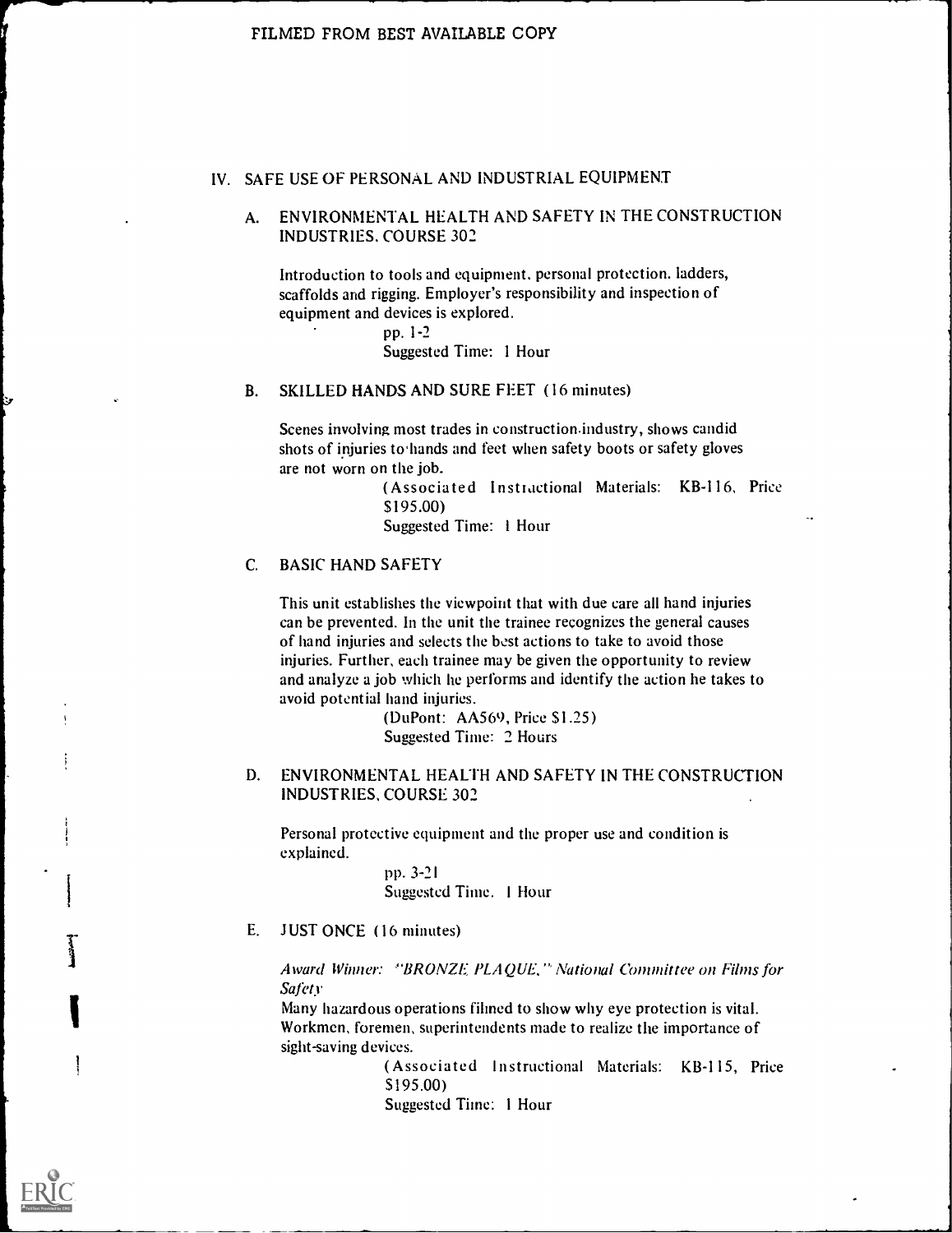#### F. PERSONAL PROTECTIVE EQUIPMENT

A review of the safety principles involved in the use of Personal Protective Equipment. An identification of the major types of this equipment and how they protect employees from injury.

Provides basic rules for all employees to follow in the selection, use, and care of their Personal Protective Equipment. (DuPont: AA561-1, Price \$1.25 each) Suggested Time: 2 Hours

#### G. ENVIRONMENTAL HEALTH AND SAFETY IN THE CONSTRUCTION INDUSTRIES, COURSE 301

Introduction to the 30 hour Construction Safety and Health Course. A slide presentation with narrative and objectives stated in the instructor's course guide. pp. 1-19

| Developed by:-  | U.S. Department of Labor                      |
|-----------------|-----------------------------------------------|
|                 | Occupational Safety and Health Administration |
| Distributed by: | National Audio Visual Center                  |
|                 | General Service Administration (GSA)          |
|                 | Washington, D.C. 20409                        |
| Price: \$75.00  |                                               |
|                 | Suggested Time: 1 Hour                        |

#### H. SAFE AS HOUSES (22 minutes)

The need to encourage safe working habits and to maintain a safe construction environment is effectively described in the problems incurred by a home builder whose production schedule is delayed by accidents on the job. They result in injury to his men and loss of necessary manpower. The builder is successfully converted to the slogan "Keep Clean Work Areas."

> (Associated Instructional Materials: KB-107, Price \$195.00)

Suggested Time: I Hour

#### V. HAND AND POWER TOOL GUARDING

#### A. ACCIDENT CASE STUDIES: SAFETY TRAINING BY THE INCIDENT METHOD

This unit contains six case studies with pictures and a narrative description of a worker's unsafe work activities. Case No. 2 explores personal protective equipment and face injuries.

(National Safety Council: Kit No. 119.34) Suggested Time: I Hour

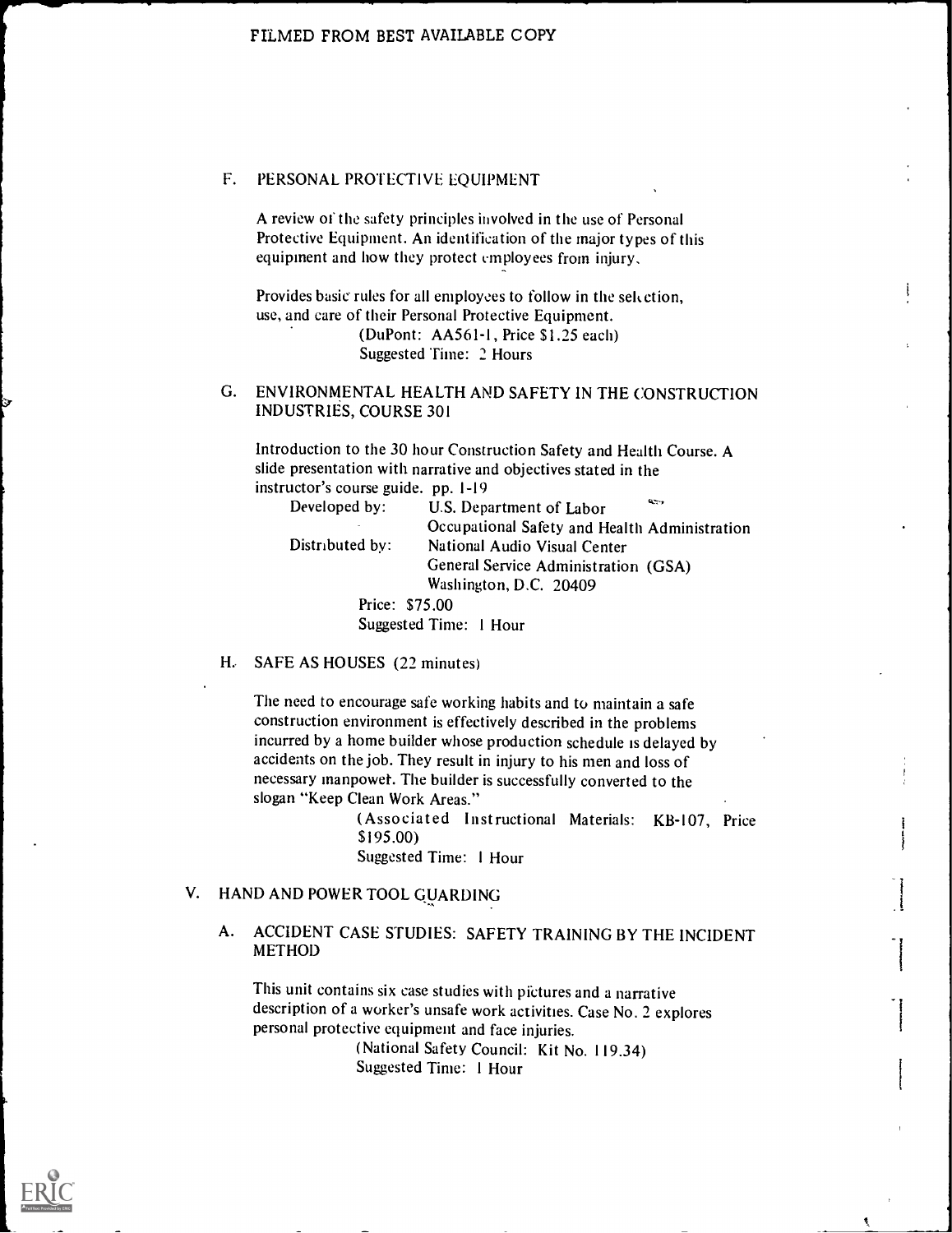#### B. IT DIDN'T HAVE TO HAPPEN (13 minutes)

How the careless or self-assured worker who scorns the use of guards and safety devices on woodworking machines endangers his own life, and lives of fellow workers.

> (International Film Bureau: 21FB72, Price \$95.00) Suggested Time: 1 Hour

#### C. ENVIRONMENTAL HEALTH AND SAFETY IN THE CONSTRUCTION INDUSTRIES, COURSE 302

Manual and powered hand tools are analyzed with regard to damage, strength, danger and protective guards.

> pp. 22-60 Suggested Time: 1 Hour

#### D. TOOL HAZARDS

Identify hazards involving the use of tools as presented in pictures, cartoons and work descriptions.

Select from the four Tool Checks the action that best shows how to avoid this type of hazard.

Apply the four Tool Checks to Tool Hazards, accidents or incidents involving tools that are found in his area.

> (DuPont: AA573, Price \$1.25 each) Suggested Time: 1 Hour

E. SAFETY IN THE SHOP: POWER TOOLS (II minutes)

Fum stresses common sense practices in the use of woodworking and metalworking machines. Film shows the need for proper clothing, machine guards, making adjustments correctly, etc.

> (Coronet Instructional Films: Price \$140.00) Suggested Time: 1 Hour

F. ACCIDENT CASE, STUDIES: SAFETY TRAINING BY THE INCIDENT METHOD

Case study number six. Discusses basic concepts in handling of tools and associated hazards.

(National Safety Council) Suggested Time: 1 Hour

#### VI. LADDERS. SCAFFOLDS. PLATFORMS AND RIGGING

A. ENVIRONMENTAL HEALTH AND SAFETY IN THE CONSTRUCTION INDUSTRIES, COURSE 302

Ladders, scaffolds, working platforms, egres, material handling and rigging is covered by learners. pp. 61-124 Suggested Time: 2 Hours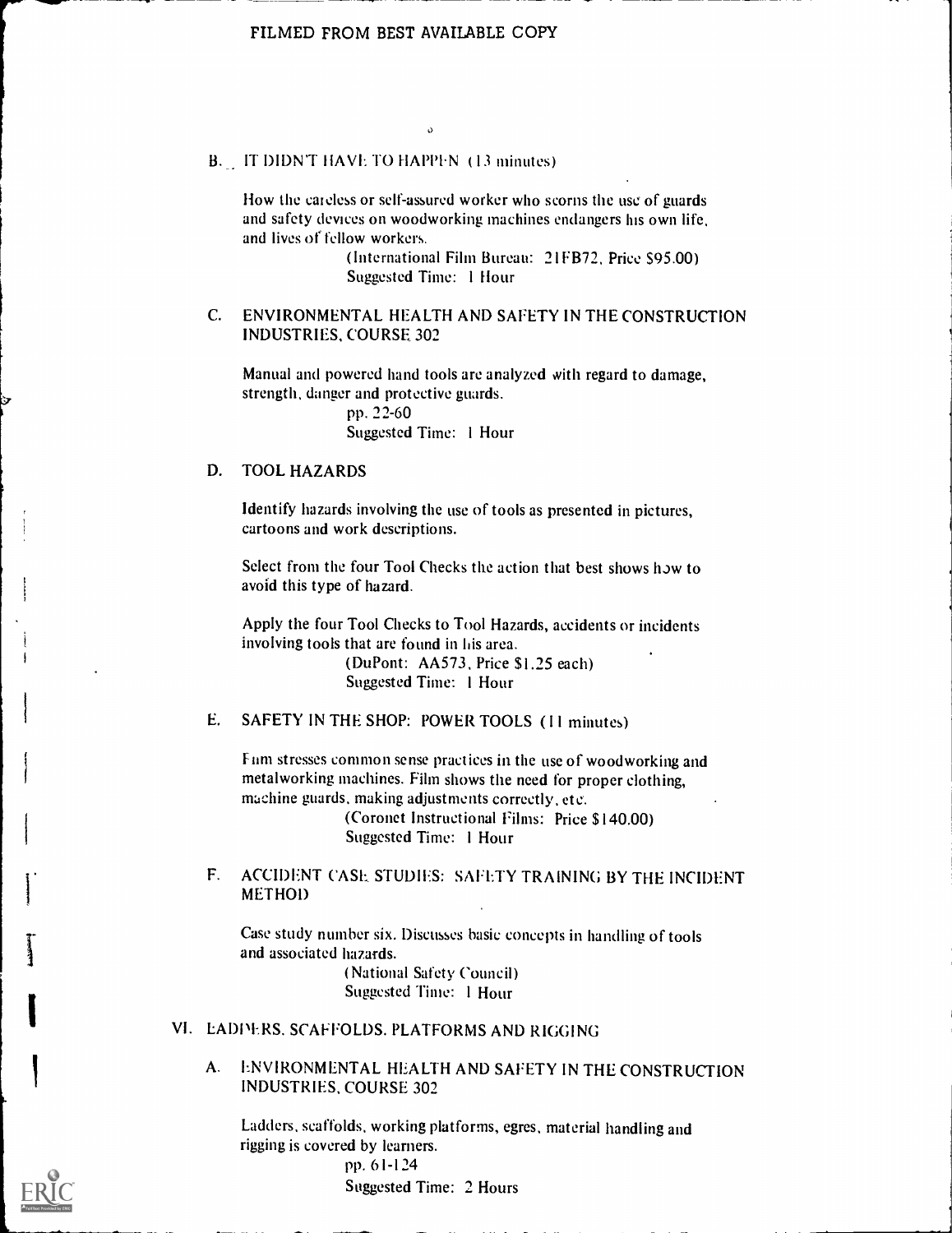#### B. ACCIDENT CASE STUDIES: SAFETY TRAINING BY THE INCIDENT METHOD

1. Case study number one explores an electrocution of an employee, who is using an electric drill with an extension cord on a steel platform with faulty grounding. (National Safety Council) Suggested Time: 1 Hour

 $2.$ Case study number 5 deals with jewelry hazards, proper tools and housekeeping. (National Safety Council)

Suggested Time: 1 Hour

#### VII. HEAVY EQUIPMENT HAZARDS

#### A. ENVIRONMENTAL HEALTH AND SAFETY IN THE CONSTRUCTION INDUSTRIES, COURSE 303

Introduction to powered heavy equipment, mobile equipment, stationery equipment, reach, accessories and hazards associated with moving machinery, height, clearance and other problems.

> pp, 1-2 Suggested Time: 1 Hour

B. THE TRAP (18 minutes)

A hard-hitting safety attitudes film that presents interviews with real accident victims whose lives have been needlessly shattered. fells dangers around cranes and hoists, dip tanks, machinery, in-plant traffic. Tells need for protective equipment. guarding devices, neatness.

> (Harvest A-V Inc., Price \$100.00) Suggested Time: 1 Hour

C. ENVIRONMENTAL HEALTH AND SAFETY IN THE CONSTRUCTION INDUSTRIES, COURSE 303

An in depth look at power, equipment guarding, controls, hydraulic safety valves, electric ignitions and personnel transportation.

### pp. 3-63

Suggested Time: 2 Hours

1). ACCIDENT CASE STUDIES: SAFETY TRAINING BY THE INCIDENT METHOD

Case number four (4) highlights job procedures, crane and overhead dangers and inspection.

(National Safety Council) Suggested Time: 1 Hour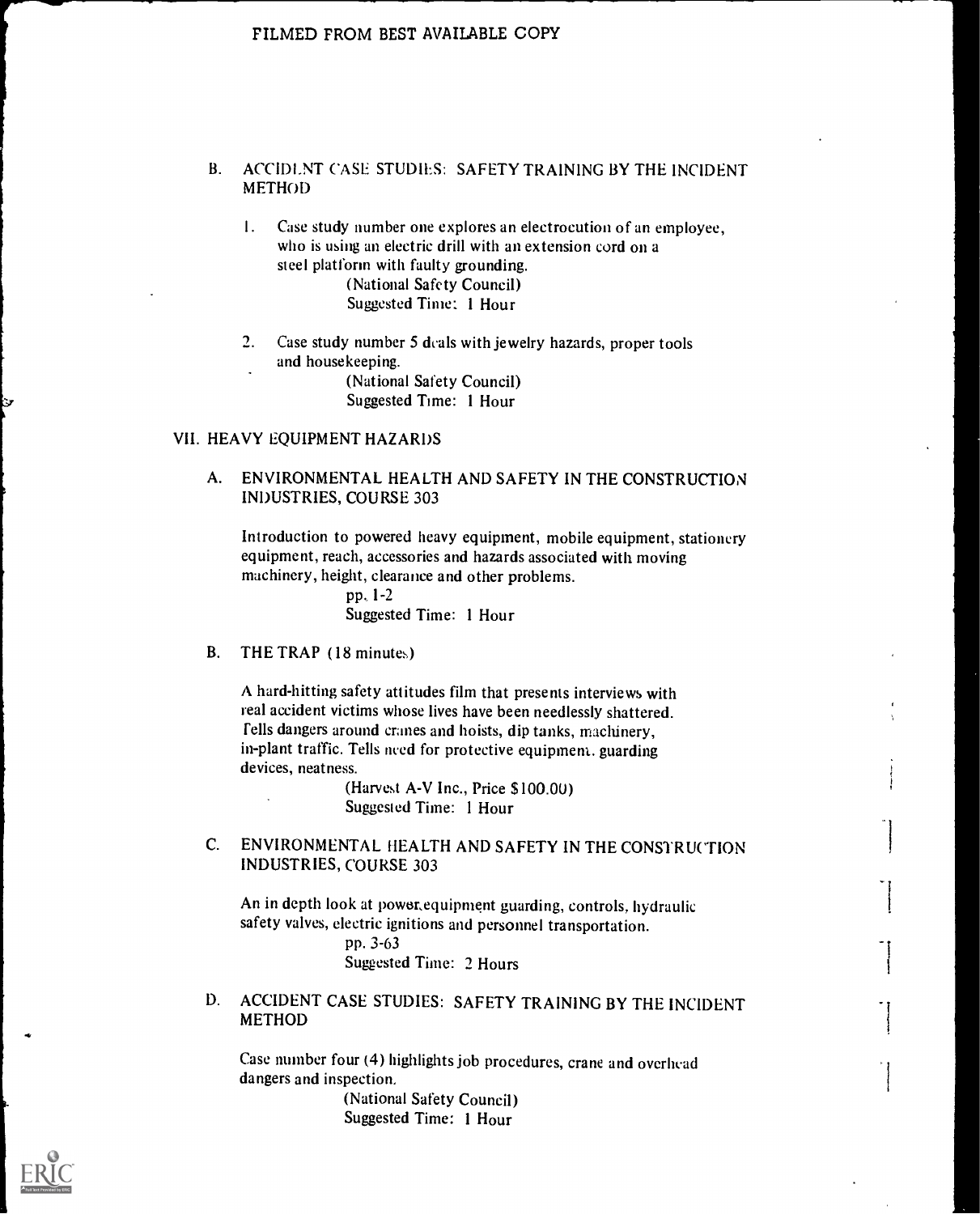#### E. PINCH POINTS

The trainee recognizes general causts of Pinch Point Hazards; identifies specific hazards on his jol : works to avoid injurits by:

- 1. Following Safety Rules, Practices and Procedures
- 2. Operating equipment only when all guards are in place
- 3. Planning ahead to keep exposed parts of the body clear of the hazard
- 4. Letting others know what he is doing (DuPont: AA563-1, Price \$1.25)

Suggested Time: 1 Hour

#### F. ACCIDENT CASE STUDIES: SAFETY TRAINING BY THE INCIDENT **METHOD**

Case study No. 3 discusses poor lighting, isle marking, signs, driver shortcutting and picking up riders in vehicles. (National Safety Council) Suggested Time: 1 Hour

#### VIII. FLAMMABLE HAZARDS

#### A. ENVIRONMENTAL HEALTH AND SAFETY IN THE CONSTRUCTION INDUSTRIES, COURSE 303

Gas welding, cutting and arc welding is discussed. pp. 64-109 Suggested Time: 2 Hours

#### B. INDUSTRIAL SAFETY DATA SHEETS

Data sheets No.'s 494 and 472 describe the safe use of oxygen and acetylene.

(National Safety Council) Suggested Time: 2 Hours

#### FLAMMABLE LIQUID HAZARDS

A review of the hazards involved in the handling of flammable liquids.

Basic rules to follow to prevent tires and explosions of flammable liquids and vapors are developed with programmed instruction. (DuPont: AA557-1, Price 51.25 each) Suggested Time: 2 Hours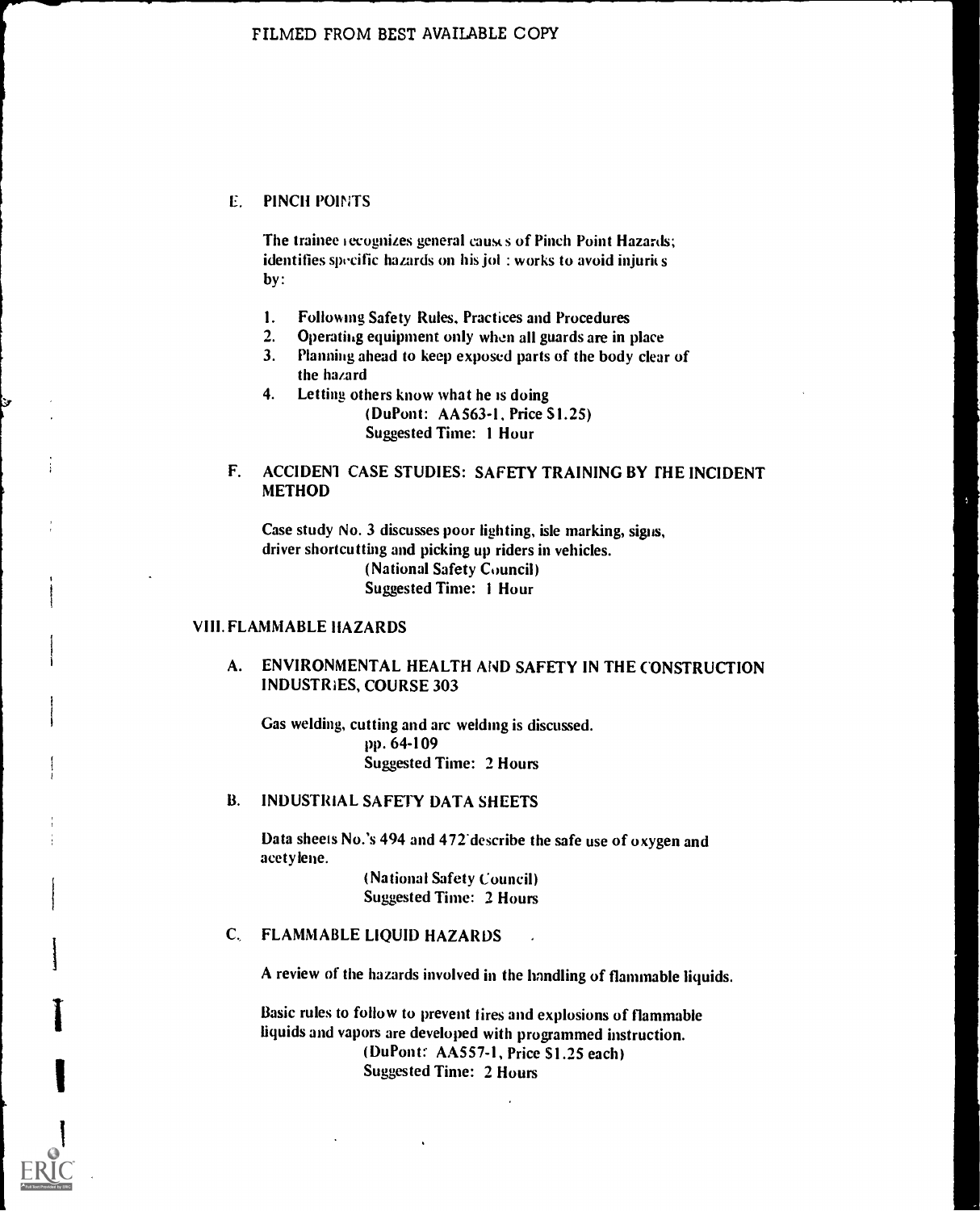#### D. ENVIRONMENTAL HEALTH AND SAFETY IN THE CONSTRUCTION **INDUSTRIES, COURSE 303**

Flammable liquids, ignition, fillin ;, storage, support, labeling, and groun-ling are analyzed. рр. 110-127 Suggested Time: 2 Hours

#### A SHOREING, B. ASHNG AND TRAFFIC CONTROL

ENVIRONMENTAL HEALTH AND SAFETY IN THE CONSTRUCTION  $\Lambda$ . **INDUSTRIES, COURSE 304** 

Excavation, trenching, storage and transportation.  $pp. 1-16$ **Suggested Time: 1 Hour** 

#### $\mathbf{B}$ . TALKING ABOUT TRENCHING (10 minutes)

An unsholed trench is a potential grave for the construction worker inside it. Unless the walls have been adequately shored  $u<sub>P</sub>$ , there is nothing to prevent it from caving in and burying its occupants alive, In this film two unseen voices discuss the matter, xs they talk (one in authority, the other a sceptic), the camera visualizes the theme of their arguments, examining trenches on ac-ual job sites and showing the best and the worst possible working conditions.

> (Associated Instructional Materials KB-104, Price  $$140.00$

> > $\mathbf{I}$

**Suggested Time: 1 Hour** 

ENVIRO MMENTAL HEALTH AND SAFETY IN THE CONSTRUCTION  $\mathbf{C}$ **INDUSTRIES, COURSE 304** 

Evacuation, trenching, traffic control, concrete construction and associate hazards are explored. pp. 17-125

**Suggested Time: 3 Hours** 

#### **MARINE OPFRATIONS**  $\mathbf{X}$

#### ENVIRONMENTAL HEALTH AND SAFETY IN THE CONSTRUCTION  $A_{1}$ **INDUSTRIES, COURSE 305**

Introduction to marine operations, safety nets, steel erection, tunneling, confined spaces and demolition are discussed. pp. 1-69 **Suggested Time: 2 Hours**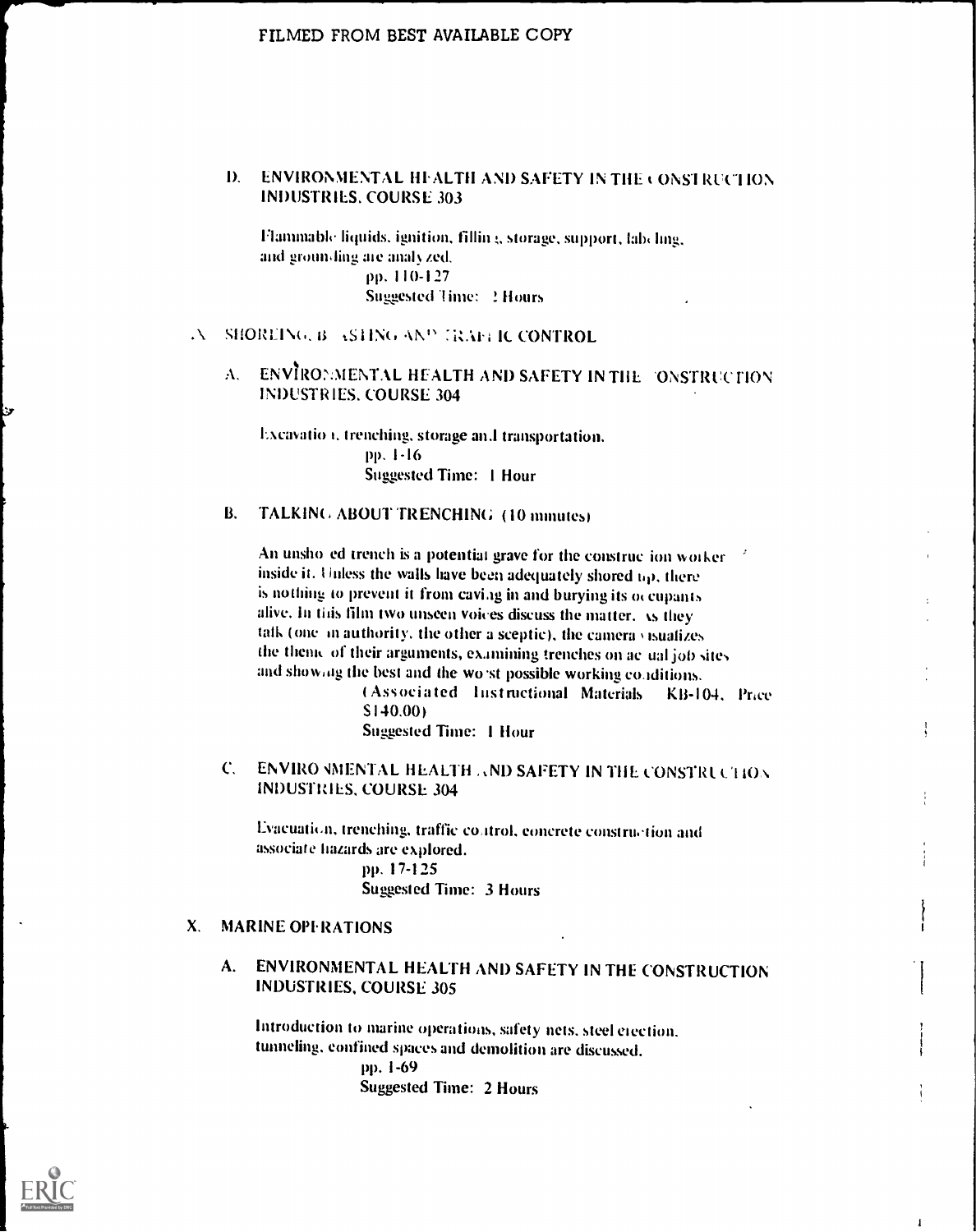#### XI. BUILDING IR DES . SA CIAL HAZ ARDS

#### A. TANK EN RO

- 1. A level of the saccey principles involved in Tank Fntry procedure,
- 2. Basic afety rules to couploy es to follow when performing work in tanks or other confuted spices.
- 3. A review of the analor hazards encountered in tank work and the meth as which must be used to prevent accidents and injuries to en plevies.
- 4. A Ta K I ntry Permit and its use as part of the procedure. (DuPont: AA567 Price \$1.25 each) **Suggested Time: 2 Hours**

#### ENVIROE MENTAL HEALTH AND SAFETY IN THE CONSTRUCTION **B. INDUSTRIES, COURSE 305**

Special hadards in the building trades in roofing operations that relate to tar funding, insolation and personal protective equipment. pp. 70-92. **Saggested Time: 1 Hour** 

#### XII. EVERYDAY : AFLTY

A. Always o Monday (15 minutes)

A film that depict a sarety conscious employee, on-the-job, who does not oppional busic safety concept off the job in his home environnam.

> (DuPont. AA523, Price \$97.00) Suggested Time: 1 Hour

B. ENVIRONMENT MEDIALTH AND SAFETY IN THE CONSTRUCTION **INDUSTRIES. COURSE 305.** 

Summary of the course.  $(m - Sb - 2)$ Suggesico Time. 1 Hour

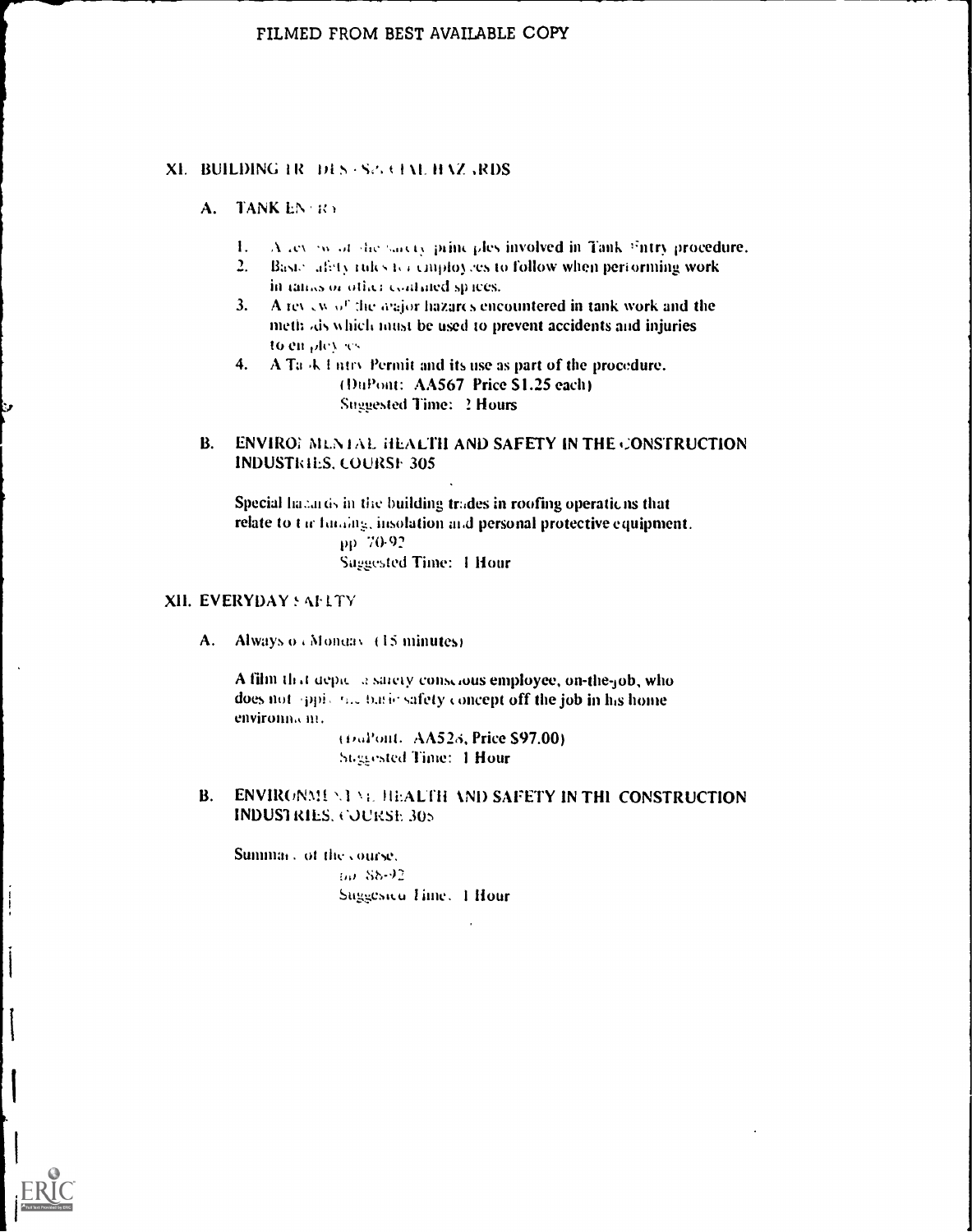#### INSTRUCT UNAL RESOURCES AND MATERIALS

 $\ddot{\ddot{\text{}}}$ 

Assuming Justifictional Materials 866 і п.н. - сепит New York N.Y. 10022

Coronet Eistructional Films 43 Longvood Road Weymour: Mass 02188

E.I. Duront DeNemours & Co., Inc. Industrial Training Service Room 7/50, Nemours Building Wilmingt al, Deleware 19898

Harvest A-V Inc. 309 Fif h Avenue New York, N.Y. 10016

International Film Bureau 332 S Michigan Avenue Chicago Illinois 60604

Nation 1 Audiovisual Center (GSA) Washit jton, D.C. 20409

National Film Board of Canada 680 THUT Avenue New Fork, N.Y. 10019

National Safety Council 425 - 5 ctl) Mi higan Aven e Chicago Himois 60611

U.S. Department of Labor Occupants at Safety and Health Administration Washington D.C. 20210

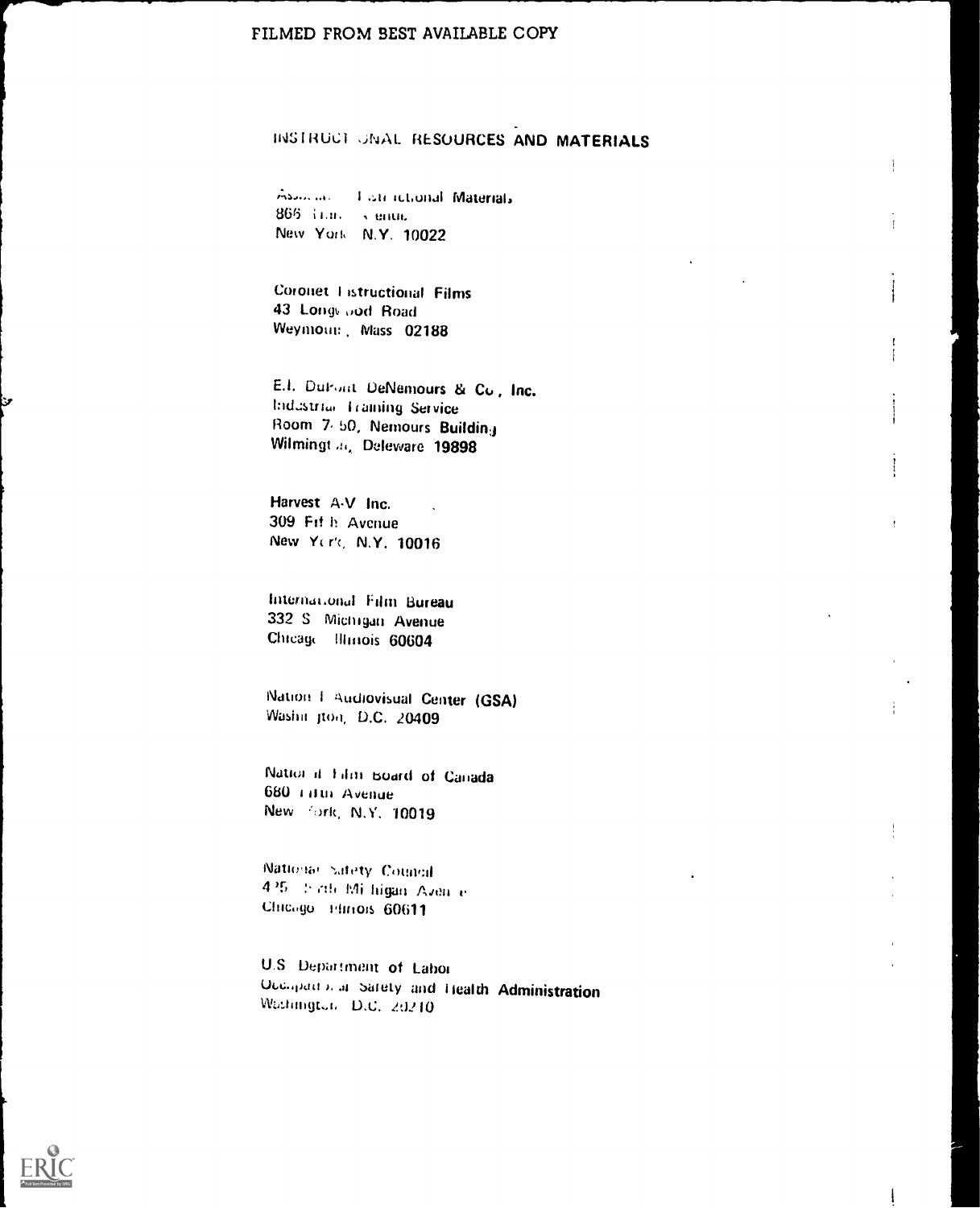#### SAFETY AND HEALTH IROGRAM ORGANIZATION

- I. The administrator of the school can not delegate his leadership in sulety and health, but he can turn over to the safety and health coordinato part of his responsibility.
- 1I. The safety and health coordinator is a special assistant to the administrator of the school in safety and health matters. His success depends on the support he gets from the highest levels of administration. The safety and health coordinator should not give orders to supervit:ors or others except those directly under him, rather his function is to advise, assist, stimulate, and educate.
- III. The department head represents the second level of supervision who is responsible to carry out the safety and health program.
- IV. The instructor represents the key people who must implement the sa ety and health program.
- V. Business, incustry, and labor are advisors who kaep the organization informed as to the safety and health needs required by them from respective states.
- VI. The student safety council representative will create understanding between themselves and student body.

i

- VII The stv'ent safety council representative will allow active and creative student participation in the organization
- VII. The ultimate objective is to insure a safe and healthful workplace and provide safety training for .11 persons associated with the school.



I

i

I

I

I.

y

i  $\ddot{\imath}$ 

 $\mathbf{I}$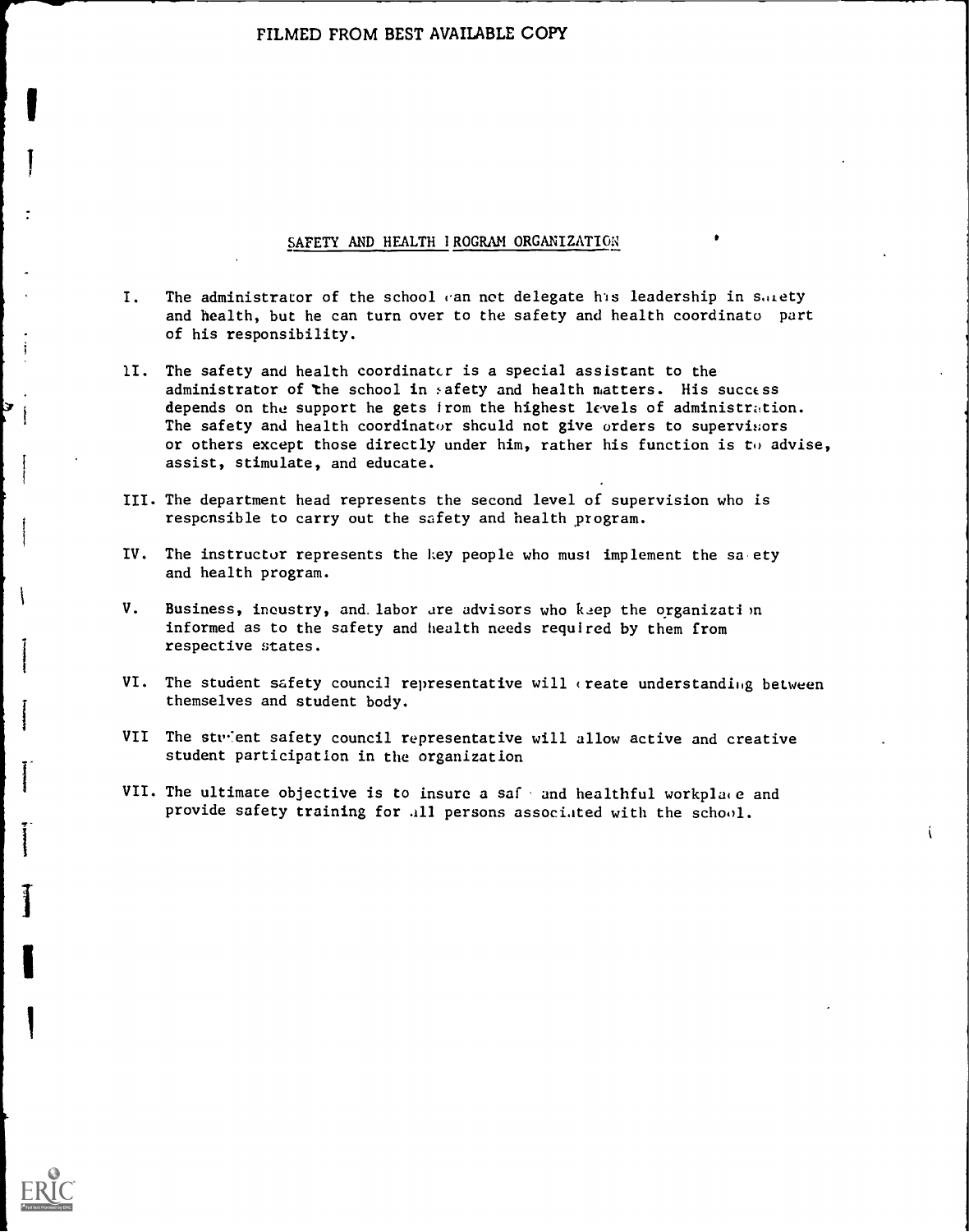#### OCCUPAL IONAL SAFETY AND HALTH COORDINATOR': ROLE

he intent and puriose of OSHA is to provide every working man and woman a safe and healthful working environnent. The implementation of a systemized means of accident prevention should be coordinated in schools by the occupationa: safety and healt!. coordinator whose duties will be as. follows:

- I. Establi;h a school safety committee composed of administrators, teachers, students, busines; and industry.
- Il. Establish a student safety council composed of students from v..rious grade level:.
- III. Condue. a safety program consisting of inspection of the physical facility and use of posters and accident investigation.
- IV. To provide safety instruction for students, professional (administrators, teachers.etc.) and nonprofessional (clerical, maint(nance.etc.) staff.

GUIDELINES FOR ESTABLISHING A : CHOOL SAFETY AND I EALTH PROGRAM

A successful program depends on three essentials:

4

- 1. Leadership by administration: The administration must set the school's safety policies, stimulate safety awareness in others and slow good faith if (thers are to cooperate in making conditions safe and healthful.
- II. Safe and healthful working conditions: It is the responsibility of Lh.z Department Head. He must assume leadership for his own department and is responsible to carry out the occupational safety and health proprims.
- III. Implementation: The key link in the chain is the shop and related instructor. As one who deals most directly with the student, he bear:. great responsibility for implementing the safety and health program.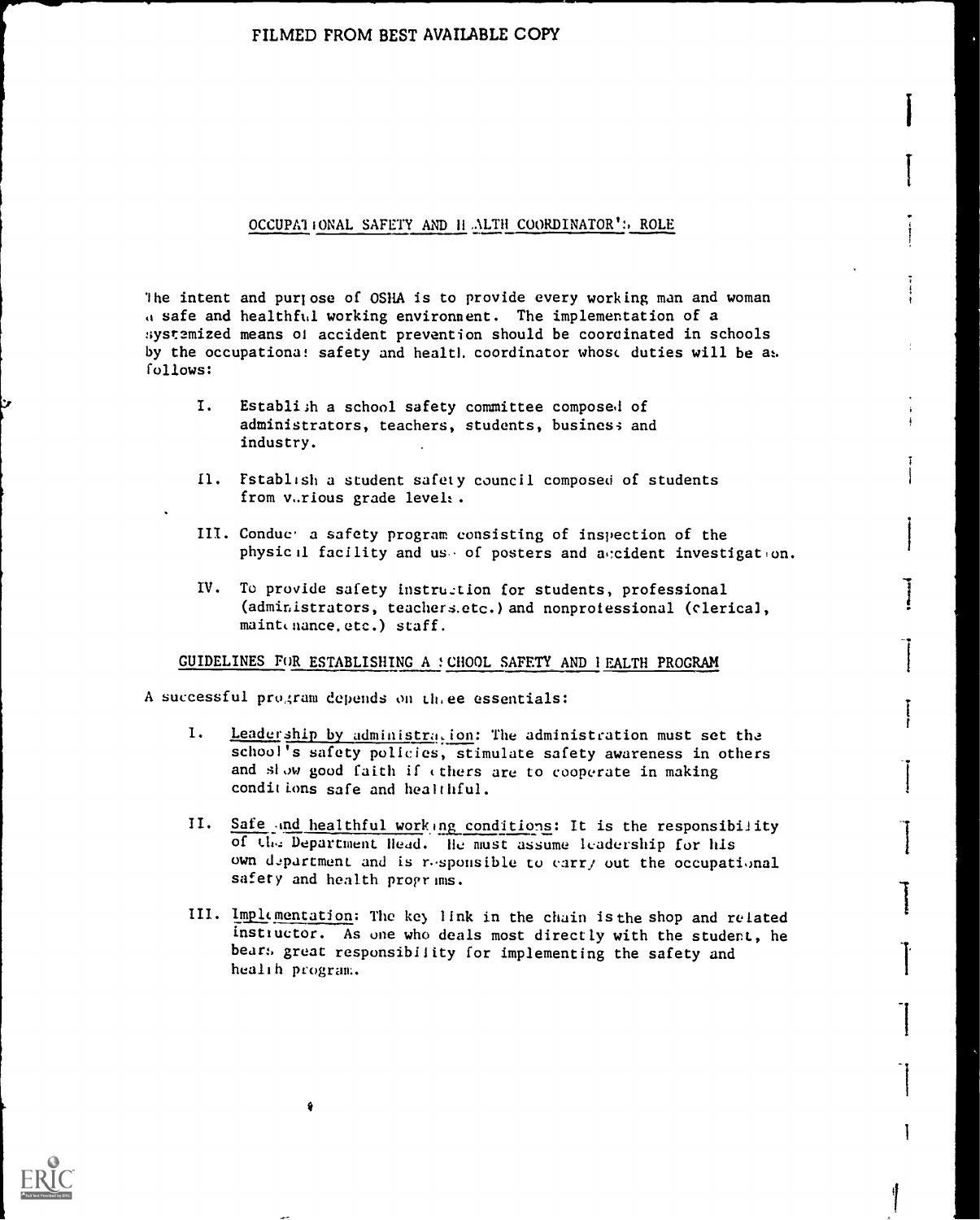$\tilde{\phantom{a}}$ 

### INDUSTRIAL SAFETY COMMITTEE



It is a truism that sound management<br>principles relating to the "triangle<br>of safety" results in a reduction in<br>the loss of manpower, machinery, and and material.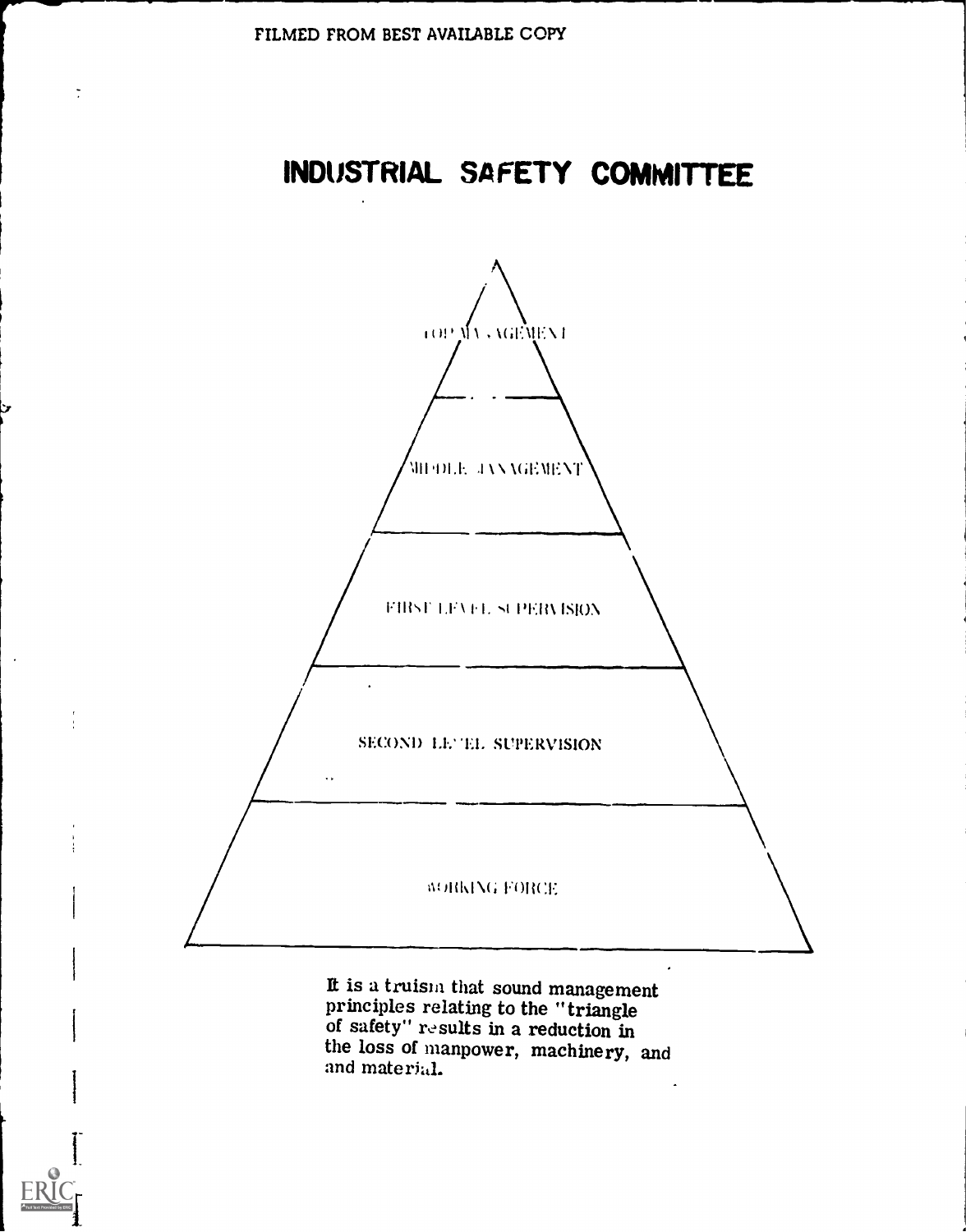### OSHA IN THE EDUCATIONAL SYSTE

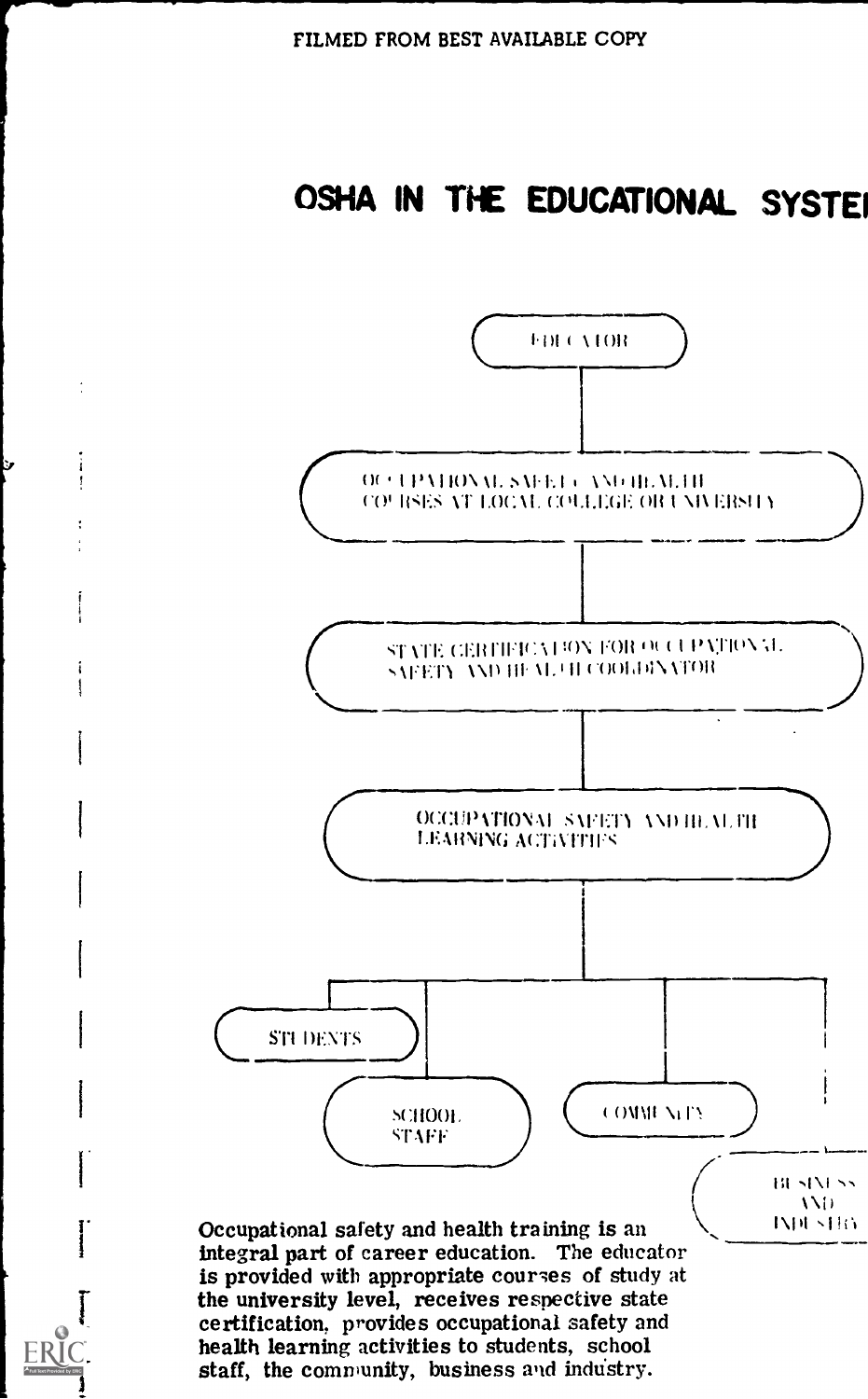### OSHA IN THE EDUCATIONAL SYSTEM

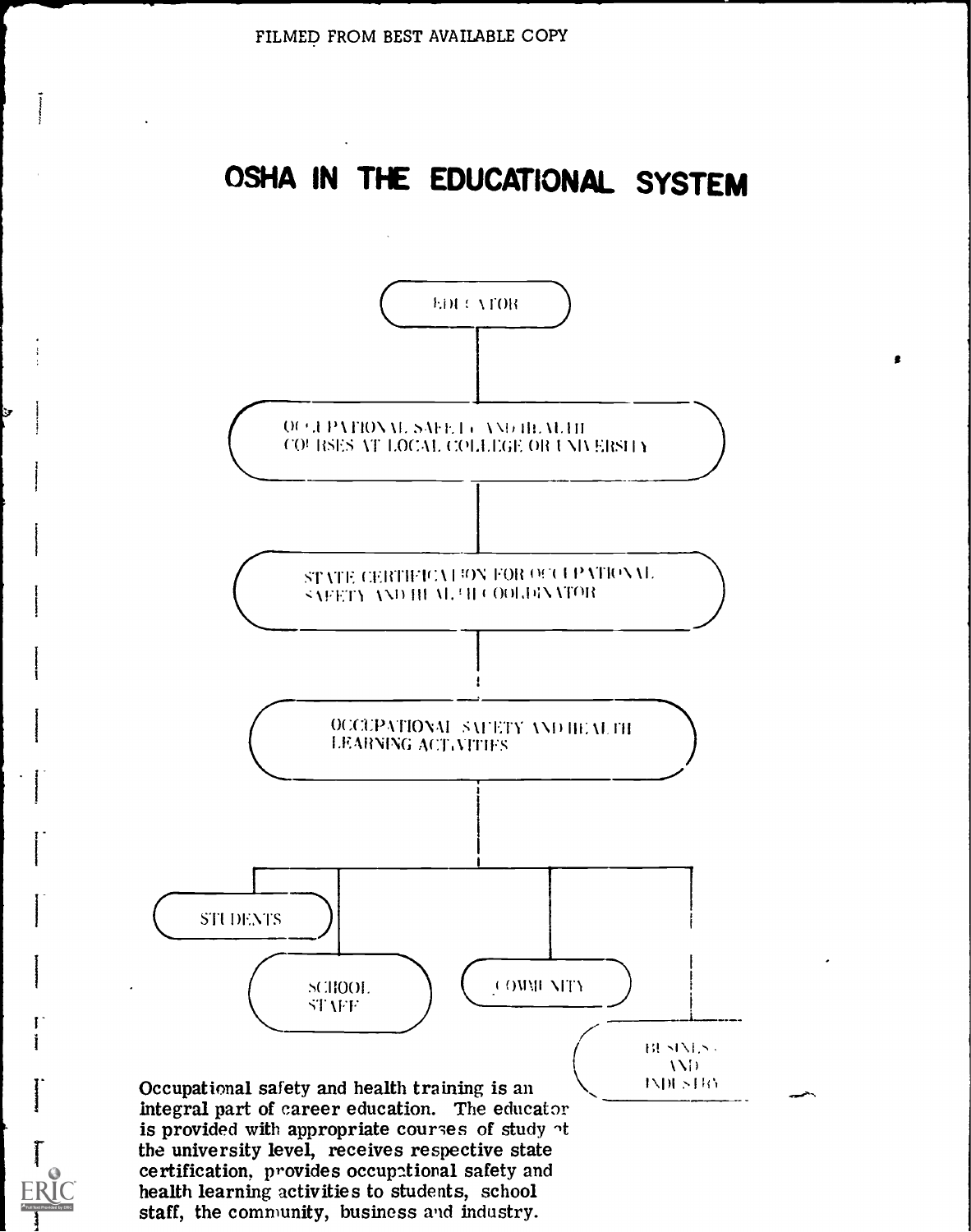ь.

FR

### SCHOOL SAFETY COMMITTEE



A typical schorl safety committee should have an organizational structure similar to the above.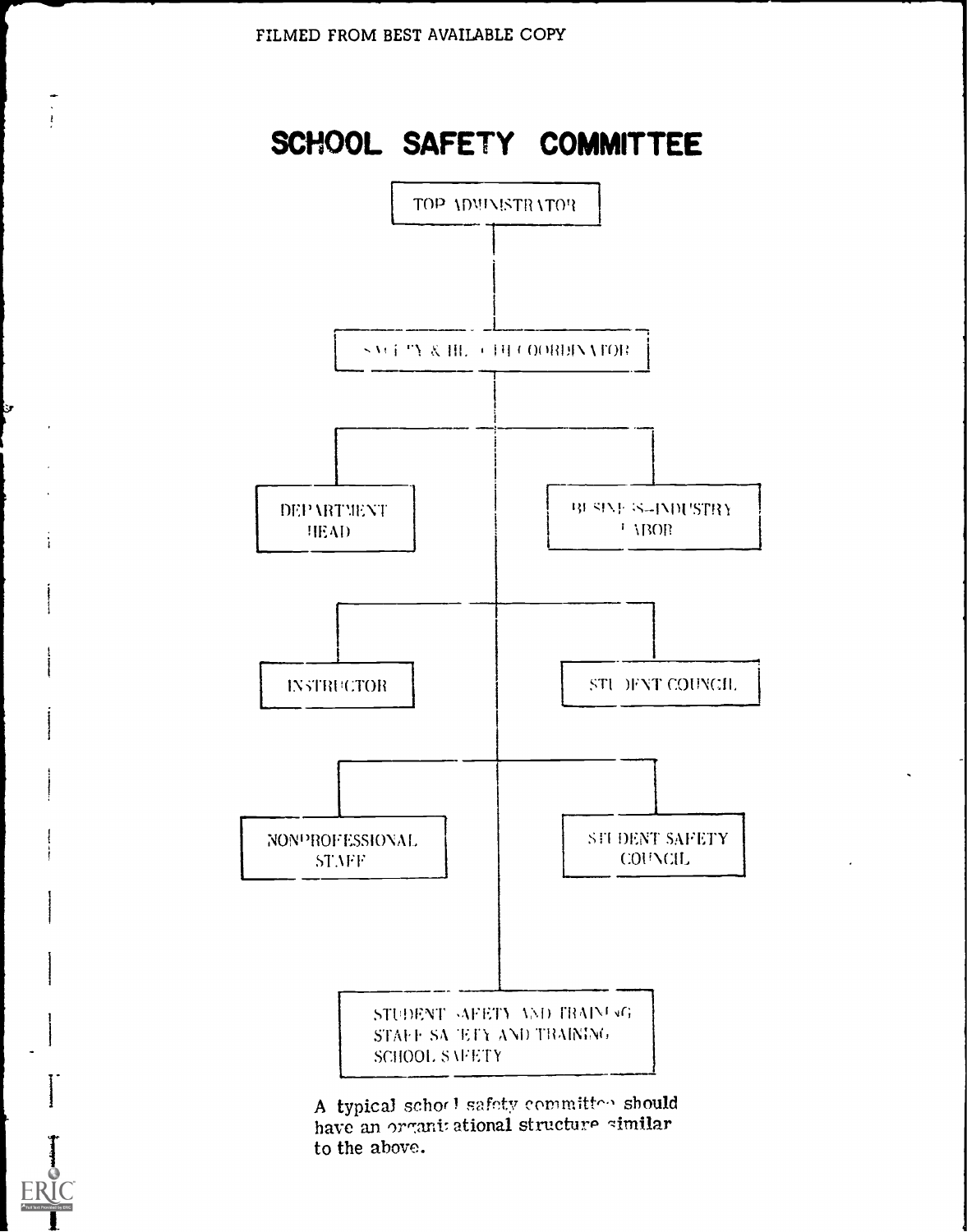### A DYSFUNCTIONAL SCHOOL SAFETY COMMITTEE



What happens to the "triangle of safety" when no functional safety committee exist.:? Confusion, lack of coordination and chaos will occur when the lines of responsibility are not defined. A united interrelationship of various organizational components is the foundation of a viable safety program.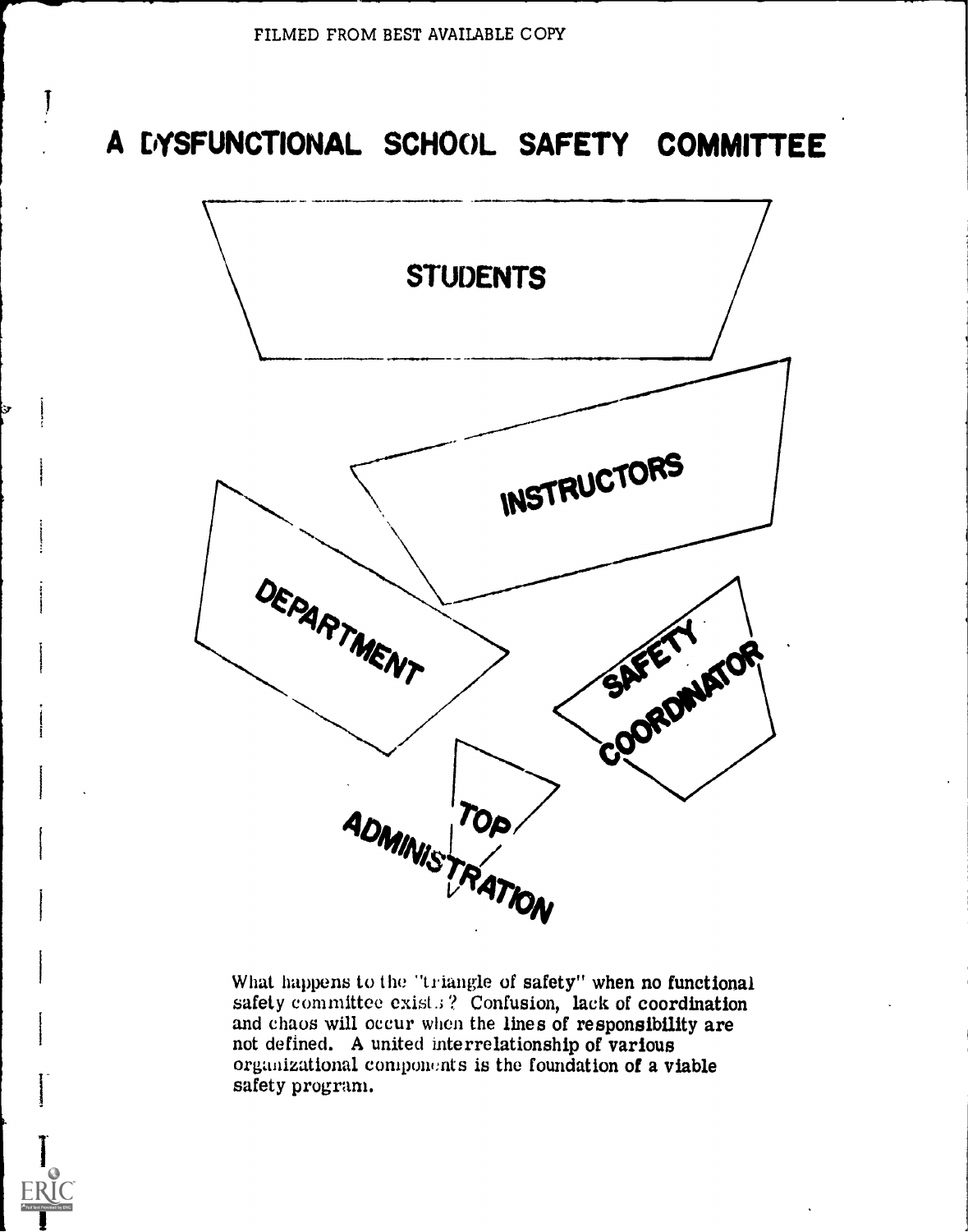### A FUNCTIONAL SCHOOL SAFETY COMMITTEE



The above chart shows how the top administration is the foundation of a solid and effective program of occupational safety and health. They provide decision making opportunitie ; for subordinates to participate in the task of achieving a safe and healthful work place through safety training.

 $\mathbf{I}$ 

I